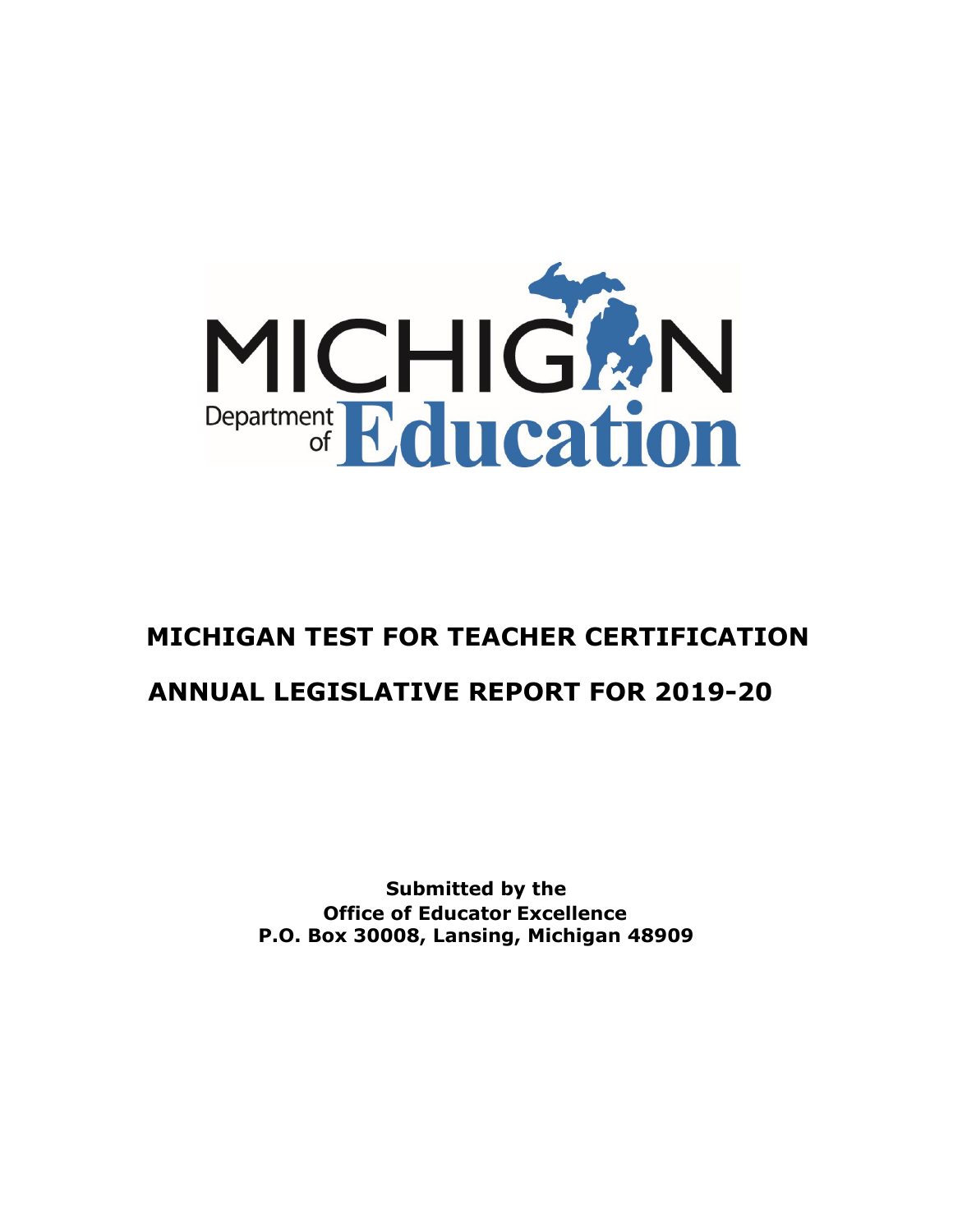# **DEVELOPMENT AND USE OF THE MICHIGAN TEST FOR TEACHER CERTIFICATION**

#### **Background Information**

Michigan Compiled Laws (MCL) section [380.1531](http://legislature.mi.gov/doc.aspx?mcl-380-1531) mandates the implementation of an educator certification testing program. Under the provisions of Public Act 282 of 1992, the Michigan Department of Education (MDE) developed and implemented a testing program during the 1991-92 academic year.

As mandated by legislation, two advisory groups assisted with the implementation of the certification testing program in Michigan. These groups included an elevenmember Teacher Examination Advisory Committee (TEAC) and a seven-member Standing Technical Advisory Council (STAC). The TEAC and the STAC provided recommendations to the State Board of Education (SBE), the State Superintendent of Public Instruction and MDE staff for the development, administration and use of the required tests.

The TEAC was active in establishing testing protocols and requirements for the first contract; however, the committee has not operated since the first contract began. The STAC met annually since the formation of the Michigan Test for Teacher Certification (MTTC) program to handle psychometric questions and advise MDE and the State Superintendent on MTTC technical matters.

 education testing and psychometrics. The DESSS TAC continues to advise MDE The MTTC STAC function was subsumed by MDE's Division of Educator, Student and School Supports (DESSS) Technical Advisory Committee (TAC) during 2013. This occurred because the Office of Educator Excellence (OEE) is within DESSS's organizational structure. The DESSS TAC is composed of seven experts in and the State Superintendent on MTTC technical matters.

 Evaluation Systems group of Pearson (ES) currently holds the current five-year contract for MTTC development and administration through September 30, 2022.

#### **MTTC Implementation and Administration**

The MTTC program is administered solely via computer-based testing (CBT). CBT was offered at 47 sites across Michigan in the 2019-20 testing administration year. 5,280 examinees registered for MTTC testing in 2019-20, which is a 47% decrease from 2018-19.

To mitigate the spread of COVID-19, all six Pearson Professional Centers in Michigan voluntarily closed for MTTC testing on March 16, 2020. Many other test centers offering MTTC appointments also chose to close in mid-March. In response to [Executive Order 2020-21](https://www.michigan.gov/whitmer/0,9309,7-387-90499_90705-522626--,00.html) (effective March 24, 2020), all businesses in Michigan that offer MTTC appointments closed. In May 2020, test centers were able to reopen with limited capacity. Candidates whose appointments were cancelled were offered rescheduled appointments.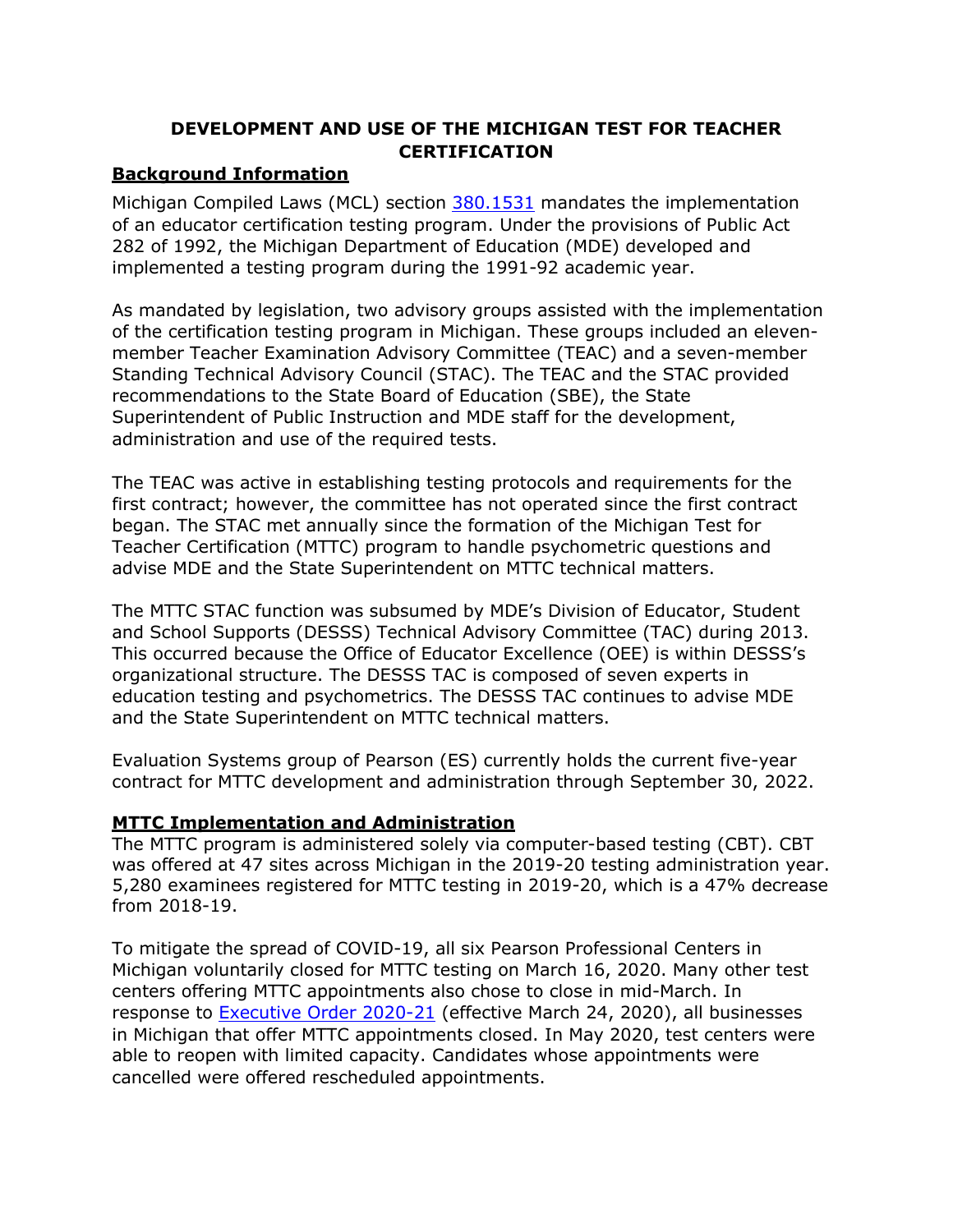# **Technical and Legal Uses of MTTC Data**

Attachment 1 provides a summary of the annual (2019-20) MTTC passing percentages for all subject area tests for test-takers verified by an educator preparation provider (EPP) as eligible to take a specific exam. The attachment begins with interpretative notes and cautions to be kept in mind anytime MTTC performance is reviewed and discussed. This attachment also provides aggregate MTTC performance data for each of Michigan's approved EPPs. OEE provides EPPs with this summary prior to public dissemination. In addition to the statewide MTTC subject area summary, EPPs also receive an annual MTTC performance summary of their eligible test-takers.

 the United States Department of Education (USED). In Michigan, program year all applicable institutional requirements and all additional state requirements [\(https://title2.ed.gov/Public/Home.aspx\) w](https://title2.ed.gov/Public/Home.aspx)ebsite developed by Westat, Inc. In response to federal data reporting requirements of Title II of the Higher Education Act (HEA), institutional test scores (including the passing percentages for all program completers) must be reported to MDE annually for submission to completers are defined as persons who have completed during a given reporting for teacher certification, including the passing of all required tests. Because of the specificity of this definition and the requirements of MCL 380.1531, the passing percentage derived from these calculations must be one hundred percent (100%). HEA Title II requires this information to be published for public access and dissemination. All Title II state reports are added to the [USED Title II](https://title2.ed.gov/Public/Home.aspx)  During 2019-20, ES continued working with MDE and EPPs via a secure website to produce passing data required as part of HEA Title II reporting.

To extend HEA Title II-style reports to a fuller representation of test-taker achievement on MTTC tests, MDE requires ES to report a three-year summary of eligible first-time test-takers. These test-takers may or may not have completed educator preparation programs at a Michigan institution in which they are enrolled.

 by institution and by test field. This data is: During 2019-20, ES prepared an updated three-year summary. This summary reported passing percentages for the period of August 1, 2017-July 31, 2020

 SBE; and used by MDE in the production of an annual EPP performance educator effectiveness ratings data. The performance scores are used to as required by HEA Title II, Section 208(a). 1. provided to the Superintendent of Public Instruction for reporting to the score. In addition to MTTC performance, the EPP performance score includes educator candidate and candidate supervisor survey results and identify Michigan EPPs as "low performing" or "at-risk of low performing,"

#### **Development of MTTC Examinations**

ES typically revises 25 MTTC tests during each five-year contract period. The following MTTC test fields were updated during 2019-20:

• Bilingual Education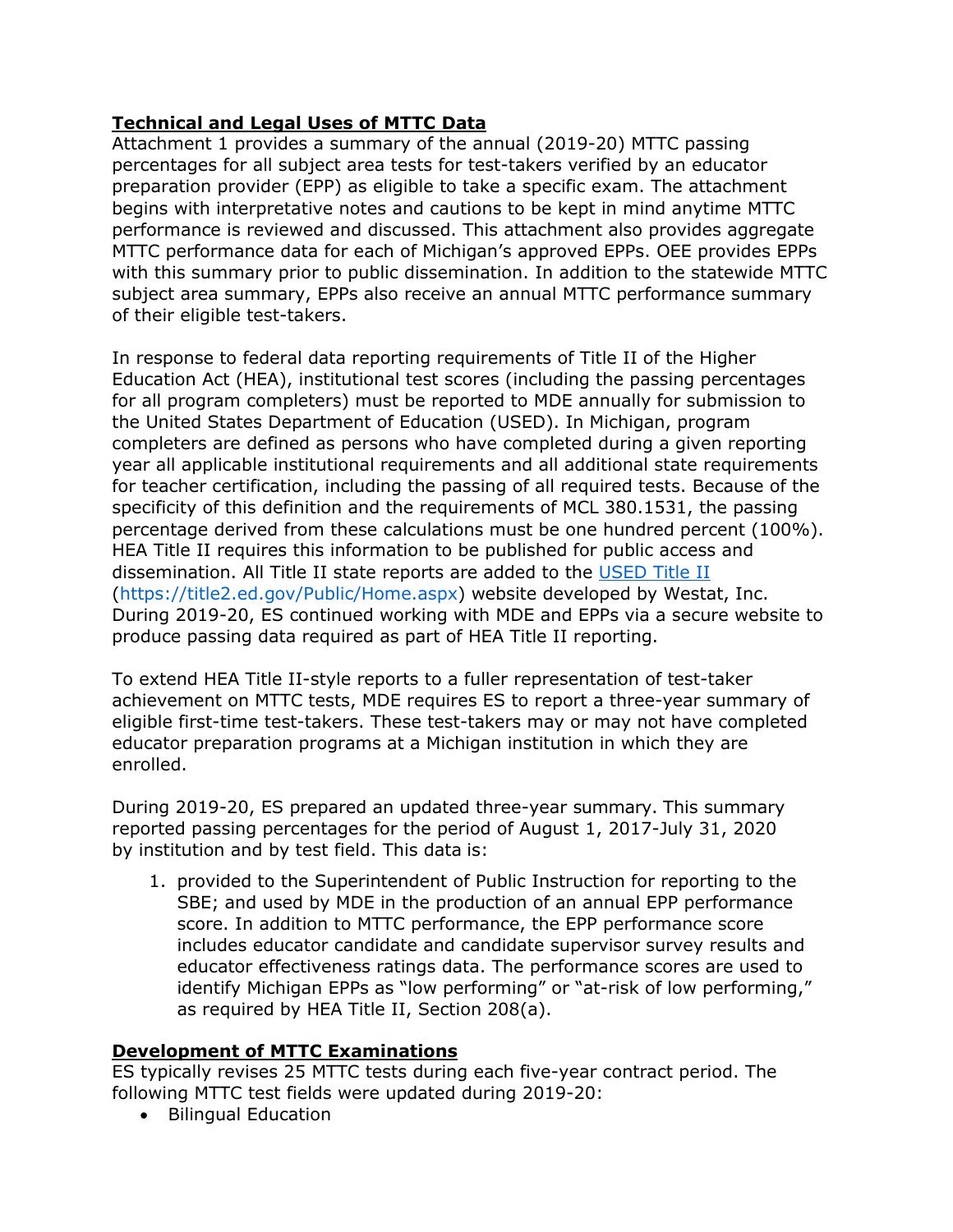- Cognitive Impairment
- Elementary Education
- Emotional Impairment
- English as a Second Language
- Health and Physical Education
- Industrial and Technology Education
- Learning Disabilities

 educators qualified in specific content areas. The BRC reviews the materials to Attachment 2 describes the regular and standard process followed by ES for MTTC test development. This process involves assembling a bias review committee (BRC) and content advisory committees (CAC) of practicing Michigan PK-12 educators, college/university content specialists and teacher ensure they exclude nonessential language or content that might disadvantage or offend a test-taker because of her or his gender, sexual orientation, gender identity or expression, race, nationality, ethnicity, religion, age, disability or cultural, economic or geographic background. The BRC also verifies that the materials include content that reflects the people of Michigan. The CACs review the materials for content accuracy and appropriateness for the program.

 classroom educators for work related to the MTTC program. These committees review and approve test objective frameworks constructed by the testing contractor based on Michigan's SBE-approved educator preparation standards and PK-12 academic standards. Furthermore, both committees review, modify and approve test items written to unique objective frameworks. Finally, CACs recommend to MDE the standard for passing MTTC tests (that is, passing scores). As detailed in Attachment 3, 234 Michigan PK-12 educators, college/university content specialists and teacher educators contributed their time and professional expertise by participating in item review conferences for increasing the number of items in test item banks, necessary for providing fulllength practice tests and CBTs in 2019-20. School districts across the state are reimbursed by the testing contractor for substitute teachers needed to release

 The DESSS TAC reviews performance on all tests at its meetings and may setting questions utilized by standard setting committees to determine the recommend adjustments to passing scores when there are strong technical reasons to do so. In September 2019, the DESSS TAC discussed MTTC to address MDE questions around standard setting. The DESSS TAC recommended that MDE revise the description of a hypothetical entry-level teacher candidate and the standard minimally acceptable performance level for passing the MTTC. In response, MDE and ES convened a panel to revise the description and questions. The panel consisted of early career educators (defined as those within their first five years of teaching), experienced educators who have supervised teacher candidates and higher education faculty and researchers. The panel's recommendations were accepted by MDE, and implementation of the new standard setting paradigm began in January 2020.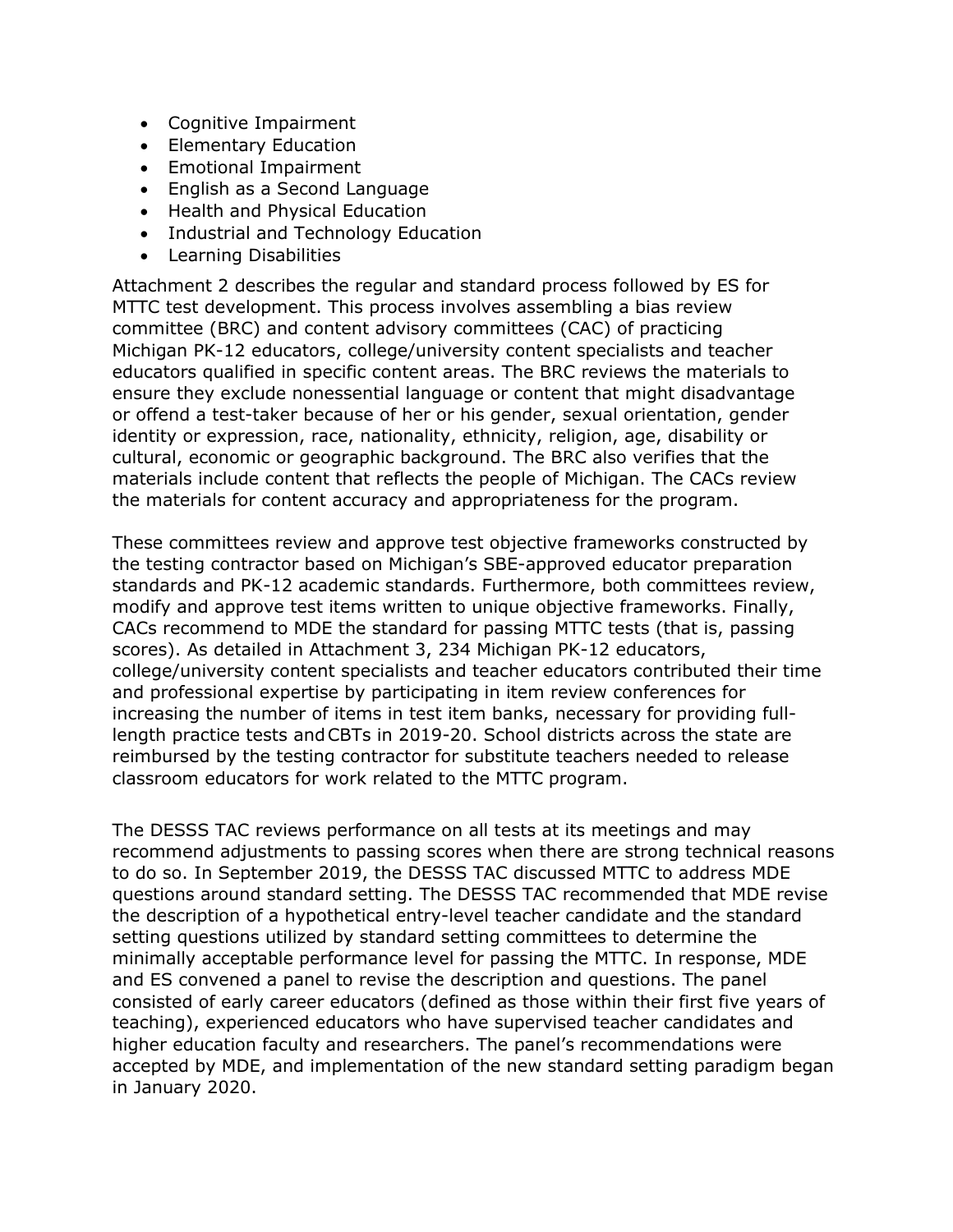Study guides, test frameworks and faculty resources are available on the MTTC website to assist test-takers and EPP staff in preparing test-takers for MTTC tests. Full-length practice tests are available for twenty-three test fields. For test fields with practice tests, the practice test, answer key and test objective guide are available upon registration. Test-takers can download these practice test materials. Practice tests are also available for purchase without registration, which allows testtakers to experience the CBT platform. Purchased practice tests and practice tests available upon registration contain the same items. In 2019-20, 1,055 practice tests were used, representing a small decrease (0.8%) in usage compared to the previous year.

# **Special Populations**

 seeking to earn a Michigan teaching certificate. Two test-takers made use of this During 2019-20, MTTC tests were available upon arrangement at any Pearson VUEauthorized United States military base for military personnel and their dependents during 2019-20.

Candidates seeking an Interim Teaching Certificate completed MTTC testing during 2019-20. The Interim Teaching Certificate provides a non-traditional, alternative route for educator preparation in Michigan. Alternative route candidates from the following providers accessed MTTC tests during 2019-20:

- Davenport University
- University of Michigan and Teach for America • Michigan Alternative Route to Certification, a partnership between the
- Michigan Teachers of Tomorrow
- Professional Innovators in Teaching (offered by the Michigan Association of Public School Academies)
- Schoolcraft College
- Training Educators and Creating Hope
- University of Michigan-Flint Alternative Route

# **Financial Statement for the MTTC**

MDE receives a \$15 registration fee remuneration. Michigan EPPs receive a \$2 registration fee remuneration. While MDE receives fee-based revenue quarterly following test administrations, Michigan EPPs receive their remuneration in June. Attachment 4 provides a summary of revenues and expenditures for 2019-20.

The included current financial report accounts for:

- 1. the last quarter in 2019 (October December)
- 2. the first three quarters of 2020 (January September)

The ES contract includes provisions for giving EPPs fee waiver vouchers. Each voucher covers the registration fee for one subject area test. Attachment 5 provides a summary of fee waiver vouchers given to and used by each EPP during 2019-20.

Questions concerning this report should be addressed to Ms. Bridgett McDowell at [McDowellB@Michigan.gov.](mailto:McDowellB@Michigan.gov.)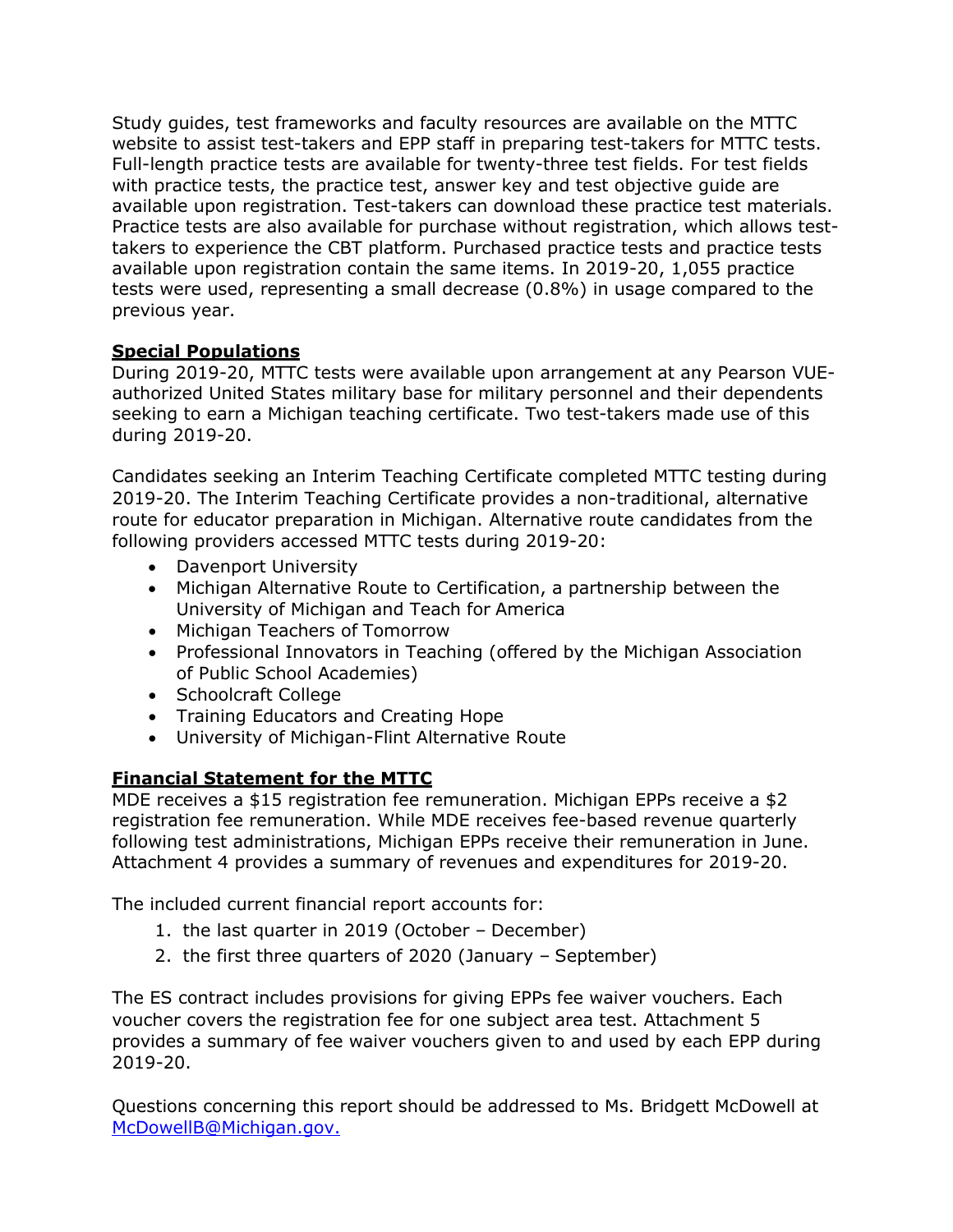**Attachment 1** 



# **Michigan Test for Teacher Certification Annual Cumulative Passing Percentages**

Program Year August 1, 2019 – July 31, 2020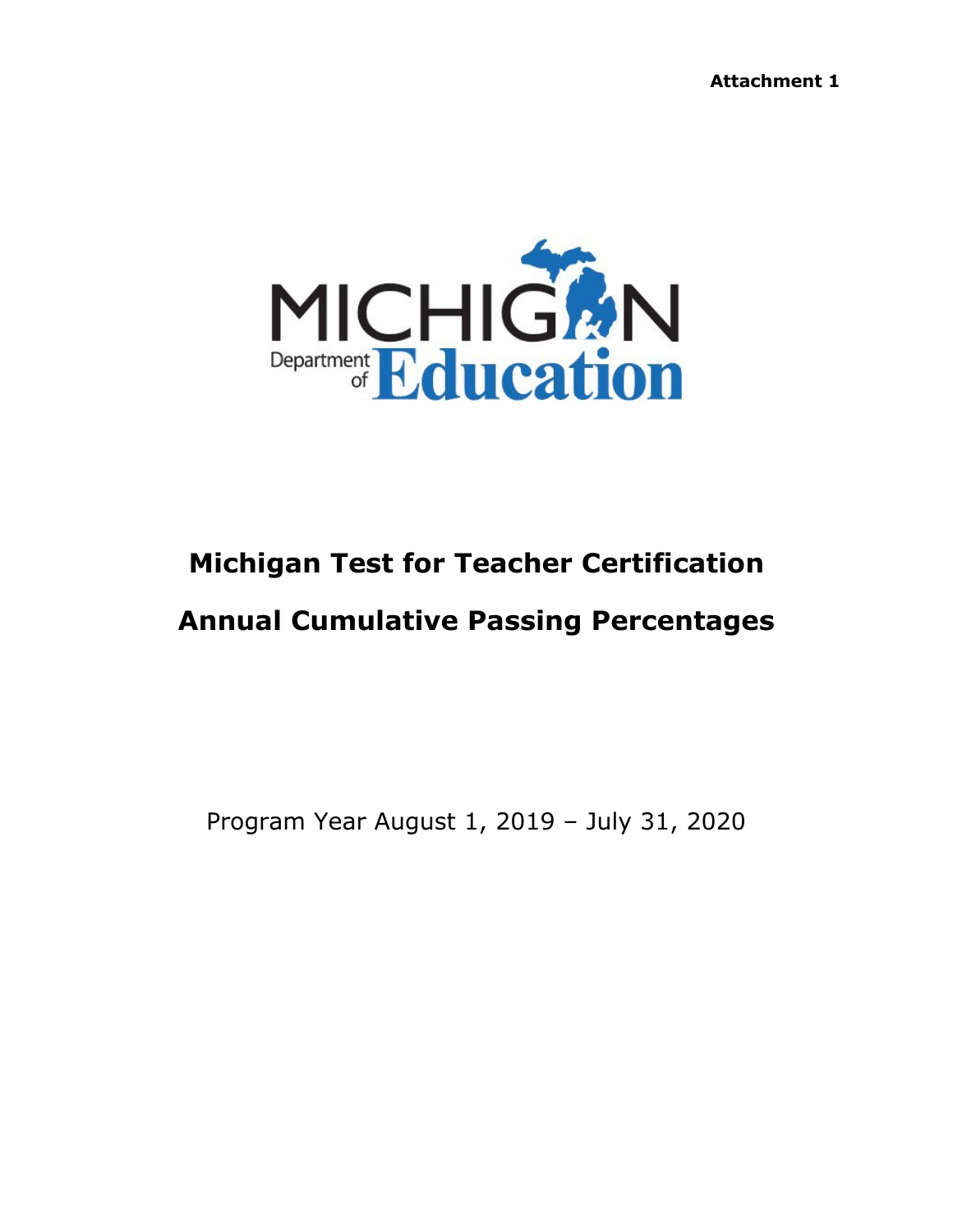# **Michigan Test for Teacher Certification Annual Summary of State Results: Initial & Cumulative Program Year: August 1, 2019–July 31, 2020**

These reports present Michigan Test for Teacher Certification (MTTC) passing rates for test-takers who tested for the first time in the program year listed. The report includes first-time test-takers in the program year who were deemed eligible by the institution verification process for subject area reports. The cumulative pass rates include passing attempts by these candidates at any subsequent administration. The notes below are an integral part of the reports.

#### Interpretative Notes and Cautions

Results reported for only a small number of test-takers may not be indicative of how large numbers of test-takers typically perform. Extreme caution should be used in interpreting data for small numbers (<10) of test-takers.

Candidates whose data are presented in this document may not reflect the same performance as that of test-takers who will take these tests in the future.

#### Key for Data Tables:

 $N =$  Number of test-takers who took an MTTC for the first time, any time during the program year.

N Pass, or (% Pass) = Number, or (Percentage), of test-takers who passed an MTTC.

Initial = First-time test-takers who pass an MTTC on the first attempt, any time during the program year.

Cumulative  $=$  Total first-time test-takers who pass an MTTC at any time during the program year, including those who eventually pass after one or more attempts, provided the first attempt occurred during the program year of the report. The cumulative pass percentage is used for comparison purposes among higher education institutions.

\*\* = Pass percentages are not reported for institutions or test fields currently having fewer than ten (10) test-takers recorded during a reporting interval.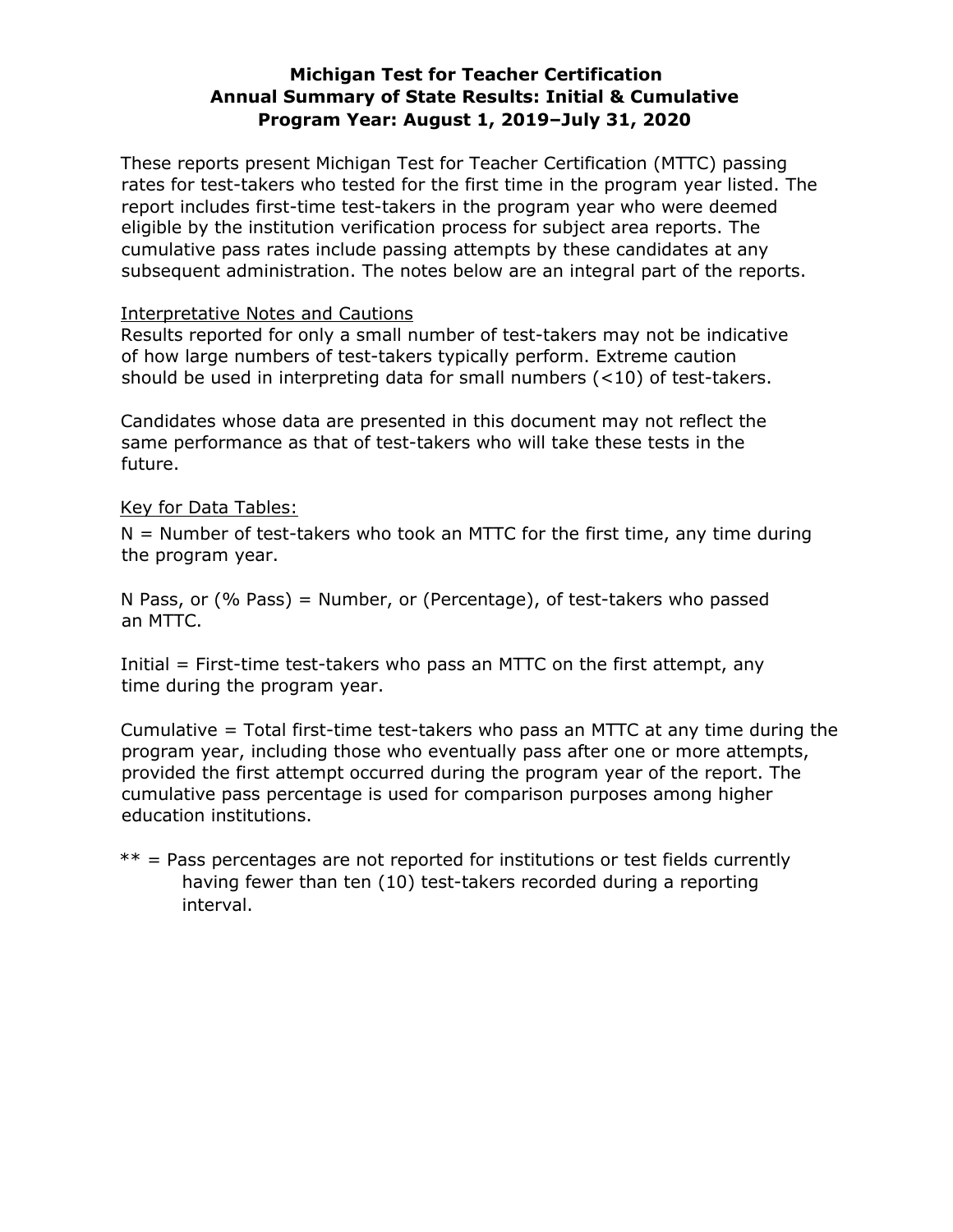|                                  |              | <b>Attempt Type</b> |                |               |                   |
|----------------------------------|--------------|---------------------|----------------|---------------|-------------------|
|                                  |              |                     | <b>Initial</b> |               | <b>Cumulative</b> |
| <b>Test</b>                      | N            | <b>N</b> Pass       | % Pass         | <b>N</b> Pass | % Pass            |
| 002 English                      | 185          | 155                 | 83.8           | 165           | 89.2              |
| 004 Speech                       | 12           | 12                  | 100.0          | 12            | 100.0             |
| 005 Reading                      | 23           | 20                  | 87.0           | 22            | 95.7              |
| 007 Economics                    | 3            | - -                 | - -            | $ -$          | - -               |
| 009 History                      | 73           | 36                  | 49.3           | 41            | 56.2              |
| 010 Political Science            | 3            | - -                 | $ -$           | $- -$         | $ -$              |
| 011 Psychology                   | 17           | 16                  | 94.1           | 17            | 100.0             |
| 012 Sociology                    | $\mathbf 1$  | $ -$                | $ -$           | $ -$          | $ -$              |
| 017 Biology                      | 56           | 40                  | 71.4           | 45            | 80.4              |
| 018 Chemistry                    | 20           | 16                  | 80.0           | 16            | 80.0              |
| 019 Physics                      | 7            | $ -$                | $ -$           | $ -$          | $ -$              |
| 020 Earth/Space Science          | 8            |                     |                | - -           |                   |
| 022 Mathematics (Sec.)           | 92           | 80                  | 87.0           | 82            | 89.1              |
| 023 French                       | 7            | - -                 | - -            | - -           |                   |
| 024 German                       | $\mathbf 1$  |                     |                | - -           |                   |
| 026 Latin                        | $\mathbf 1$  | $ -$                | $ -$           | $ -$          | - -               |
| 028 Spanish                      | 40           | 38                  | 95.0           | 38            | 95.0              |
| 037 Agricultural Education       | 5            | - -                 |                | - -           |                   |
| 040 Family & Consumer<br>Science | 3            |                     |                |               |                   |
| 043 Health                       | 38           | 36                  | 94.7           | 37            | 97.4              |
| 044 Physical Education           | 51           | 40                  | 78.4           | 42            | 82.4              |
| 046 Dance                        | $\mathbf{1}$ |                     | - -            | $ -$          | - -               |
| 048 Library Media                | 13           | 13                  | 100.0          | 13            | 100.0             |
| 050 Computer Science             | $\mathbf{1}$ | - -                 |                | - -           | - -               |
| (Continued)                      |              |                     |                |               |                   |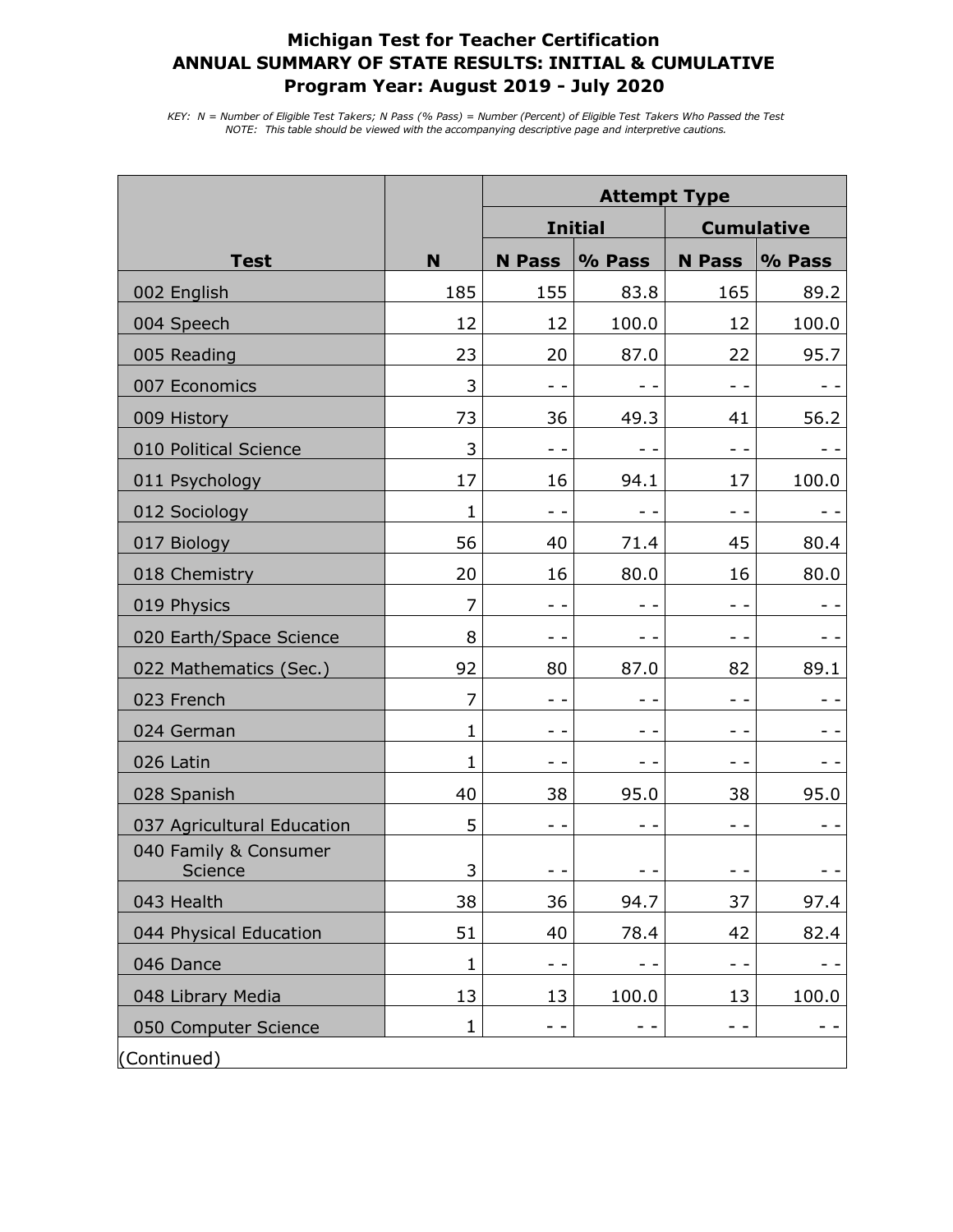*KEY: N = Number of Eligible Test Takers; N Pass (% Pass) = Number (Percent) of Eligible Test Takers Who Passed the Test NOTE: This table should be viewed with the accompanying descriptive page and interpretive cautions.* 

|                                                     |                | <b>Attempt Type</b> |        |               |                   |
|-----------------------------------------------------|----------------|---------------------|--------|---------------|-------------------|
|                                                     |                | <b>Initial</b>      |        |               | <b>Cumulative</b> |
| <b>Test</b>                                         | N              | <b>N</b> Pass       | % Pass | <b>N</b> Pass | % Pass            |
| 051 School Counselor                                | 62             | 52                  | 83.9   | 57            | 91.9              |
| 056 Cognitive Impairment                            | 107            | 89                  | 83.2   | 94            | 87.9              |
| 058 Physical & Other Health<br>Impairment           | $\overline{2}$ | $ -$                |        | $ -$          |                   |
| 059 Emotional Impairment                            | 49             | 45                  | 91.8   | 46            | 93.9              |
| 061 Visually Impaired                               | $\overline{2}$ | - -                 | - -    | $ -$          |                   |
| 063 Learning Disabilities                           | 46             | 39                  | 84.8   | 41            | 89.1              |
| 064 Autism Spectrum Dis.                            | 62             | 56                  | 90.3   | 58            | 93.5              |
| 075 Bilingual Education                             | 1              | - -                 |        | - -           | - -               |
| 084 Social Studies (Sec.)                           | 156            | 108                 | 69.2   | 121           | 77.6              |
| 085 Middle Level                                    | 1              |                     |        |               |                   |
| 086 English as a Second<br>Language                 | 211            | 198                 | 93.8   | 200           | 94.8              |
| 087 Industrial Technology Ed.                       | $\overline{2}$ | - -                 | - -    | $ -$          | - -               |
| 089 Mathematics (Elem.)                             | 96             | 88                  | 91.7   | 90            | 93.8              |
| 090 Language Arts                                   | $\mathbf{1}$   |                     |        | - -           |                   |
| 092 Reading Specialist                              | 58             | 50                  | 86.2   | 50            | 86.2              |
| 093 Integrated Science<br>(Elem.)                   | 66             | 52                  | 78.8   | 54            | 81.8              |
| 094 Integrated Science (Sec.)                       | 44             | 33                  | 75.0   | 35            | 79.5              |
| 095 Visual Arts Education                           | 45             | 42                  | 93.3   | 46            | 95.6              |
| 097 Physical Science                                | 3              | - -                 |        | - -           | $ -$              |
| 098 Business, Management,<br>Marketing & Technology | 5              | - -                 |        | - -           |                   |
| 099 Music Education                                 | 102            | 92                  | 92.2   | 97            | 95.1              |
| 101 Chinese (Mandarin)                              | 5              | н.                  |        | - -           | - -               |
| 102 Arabic (Modern Std.)                            | $\mathbf 1$    | - -                 | - -    | $ -$          |                   |

(Continued)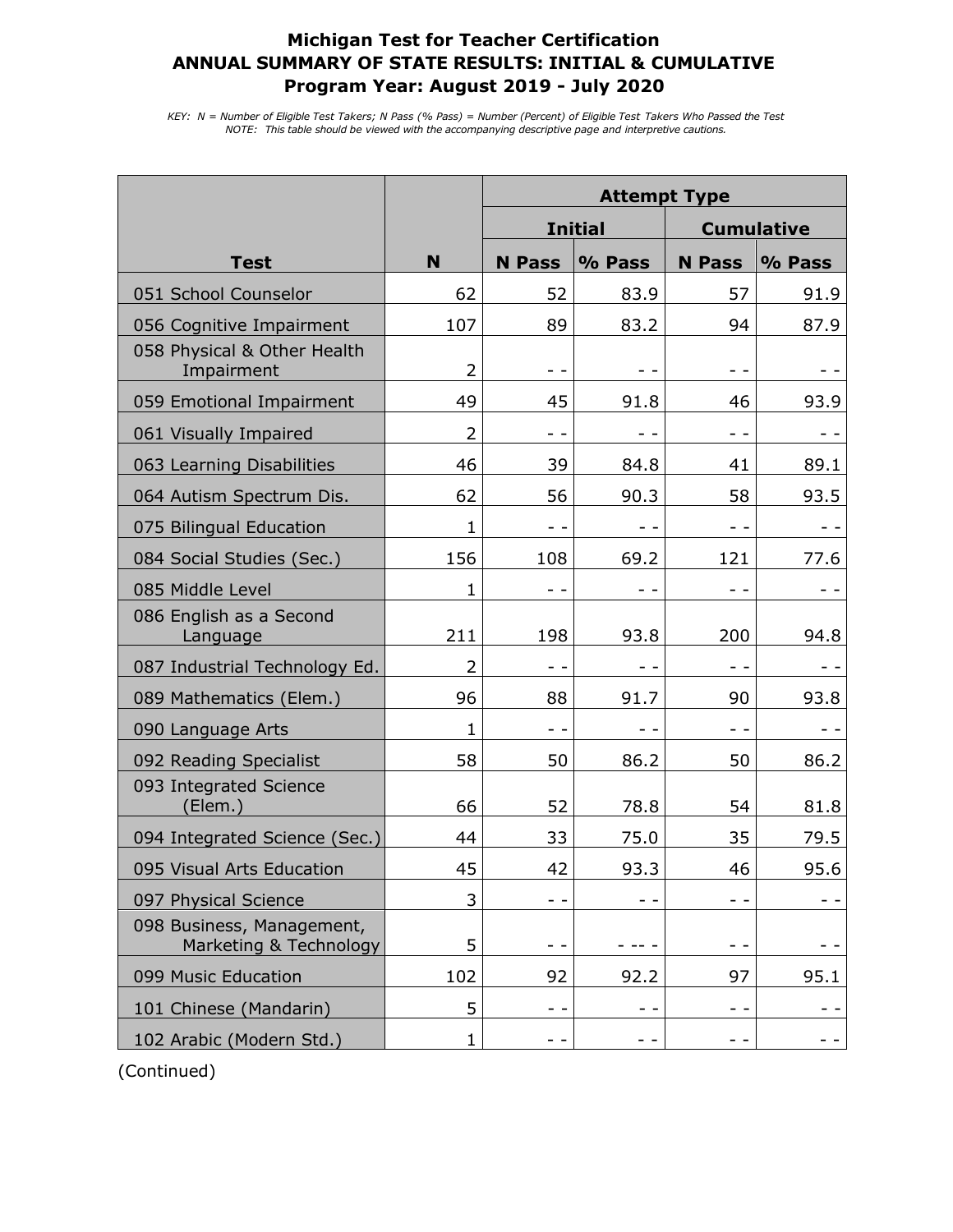|                                        |       | <b>Attempt Type</b> |                |                   |        |
|----------------------------------------|-------|---------------------|----------------|-------------------|--------|
|                                        |       |                     | <b>Initial</b> | <b>Cumulative</b> |        |
| <b>Test</b>                            | N     | <b>N</b> Pass       | % Pass         | N Pass I          | % Pass |
| 102 Arabic (Modern Std)                |       |                     |                |                   |        |
| 103 Elementary Education               | 1,000 | 787                 | 78.7           | 828               | 82.8   |
| 105 Social Studies<br>(Elementary)     | 33    | 20                  | 60.6           | 22                | 66.7   |
| 106 Early Childhood Ed (Gen &<br>SPED) | 164   | 127                 | 77.4           | 130               | 79.3   |
| 112 Health Education                   | 3     |                     |                |                   |        |
| 113 Physical Education                 | 3     |                     |                |                   |        |
| 114 Learning Disabilities              | 76    | 71                  | 93.4           | 71                | 93.4   |
| <b>All Subject-Area Tests</b>          | 3,261 | 2,666               | 81.8           | 2,792             | 85.6   |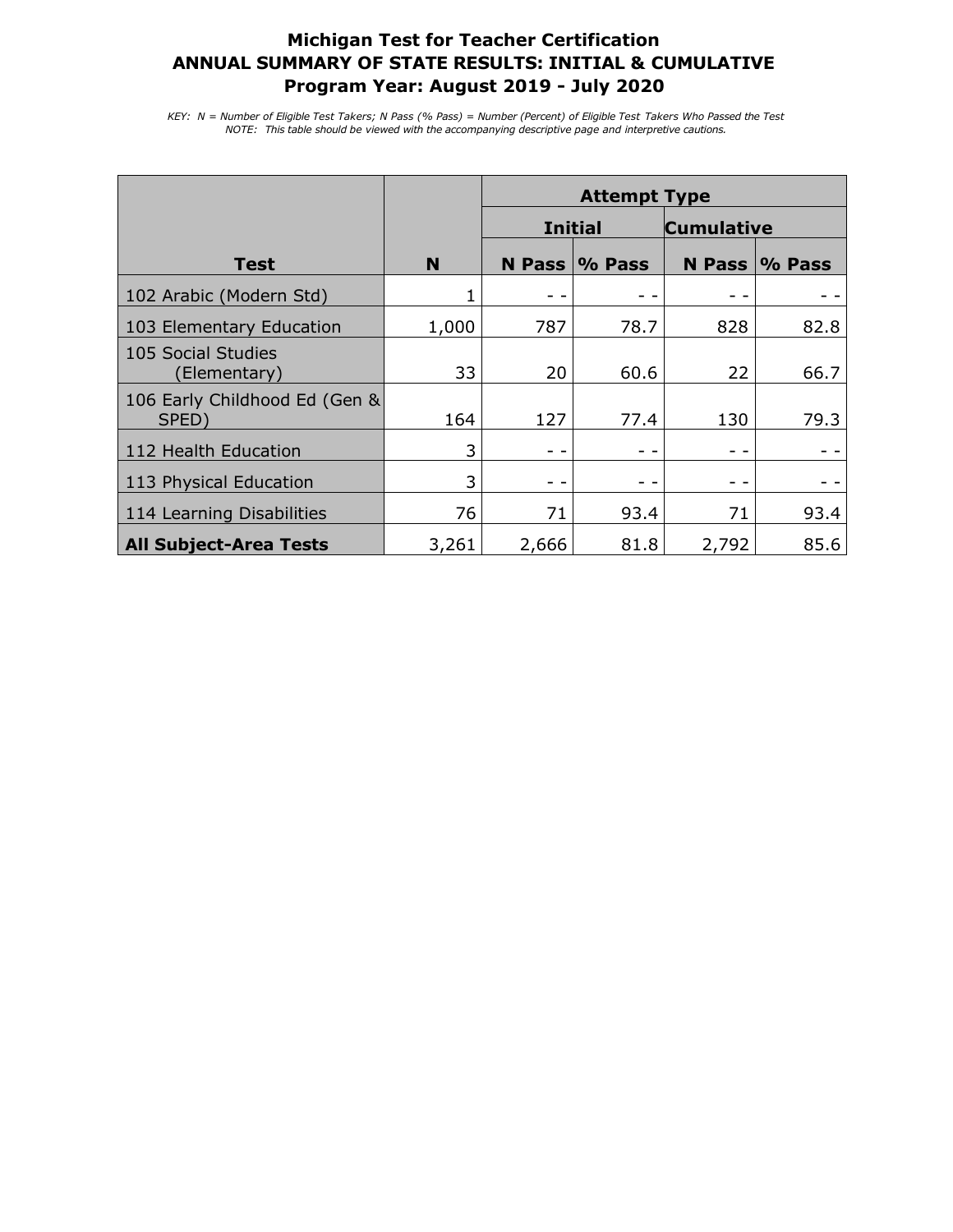|                                      |                | <b>Attempt Type</b> |        |               |                   |
|--------------------------------------|----------------|---------------------|--------|---------------|-------------------|
|                                      |                | <b>Initial</b>      |        |               | <b>Cumulative</b> |
| <b>Institution</b>                   | N              | <b>N</b> Pass       | % Pass | <b>N</b> Pass | % Pass            |
| <b>Adrian College</b>                | 36             | 17                  | 47.2   | 18            | 50.0              |
| <b>Albion College</b>                | 12             | 7                   | 58.3   | 8             | 66.7              |
| Alma College                         | 25             | 20                  | 80.0   | 21            | 84.0              |
| <b>Andrews University</b>            | 19             | 13                  | 68.4   | 14            | 73.7              |
| <b>Aquinas College</b>               | 76             | 69                  | 90.8   | 71            | 93.4              |
| <b>Baker College</b>                 | 8              | $ -$                | $ -$   | $ -$          | $\sim$ $\sim$     |
| Calvin University                    | 125            | 115                 | 92.0   | 117           | 93.6              |
| Central Michigan University          | 316            | 261                 | 82.6   | 270           | 85.4              |
| <b>College for Creative Studies</b>  | $\overline{4}$ | $ -$                | $ -$   | $ -$          | - -               |
| Concordia University                 | 22             | 18                  | 81.8   | 21            | 95.5              |
| <b>Cornerstone University</b>        | 77             | 56                  | 72.7   | 64            | 83.1              |
| Eastern Michigan University          | 278            | 213                 | 76.6   | 228           | 82.0              |
| <b>Ferris State University</b>       | 93             | 77                  | 82.8   | 82            | 88.2              |
| <b>Grand Valley State University</b> | 324            | 278                 | 85.8   | 286           | 88.3              |
| <b>Hope College</b>                  | 86             | 80                  | 93.0   | 81            | 94.2              |
| Lake Superior State University       | 19             | 15                  | 78.9   | 17            | 89.5              |
| Madonna University                   | 18             | 15                  | 83.3   | 16            | 88.9              |
| Marygrove College                    | 8              |                     |        | $ -$          |                   |
| Michigan State University            | 484            | 407                 | 84.1   | 429           | 88.6              |
| Michigan Tech. University            | 8              | $ -$                |        | $ -$          | - -               |
| Northern Michigan University         | 103            | 85                  | 82.5   | 88            | 85.4              |
| <b>Oakland University</b>            | 256            | 196                 | 76.6   | 202           | 78.9              |
| <b>Olivet College</b>                | $\mathbf{1}$   | $ -$                |        | $ -$          |                   |
| Rochester University                 | 13             | 10                  | 76.9   | 11            | 84.6              |
| Saginaw Valley State Univ.           | 110            | 94                  | 85.5   | 101           | 91.8              |
| Siena Heights University             | 16             | 11                  | 68.8   | 13            | 81.3              |
| <b>Spring Arbor University</b>       | 48             | 39                  | 81.3   | 39            | 81.3              |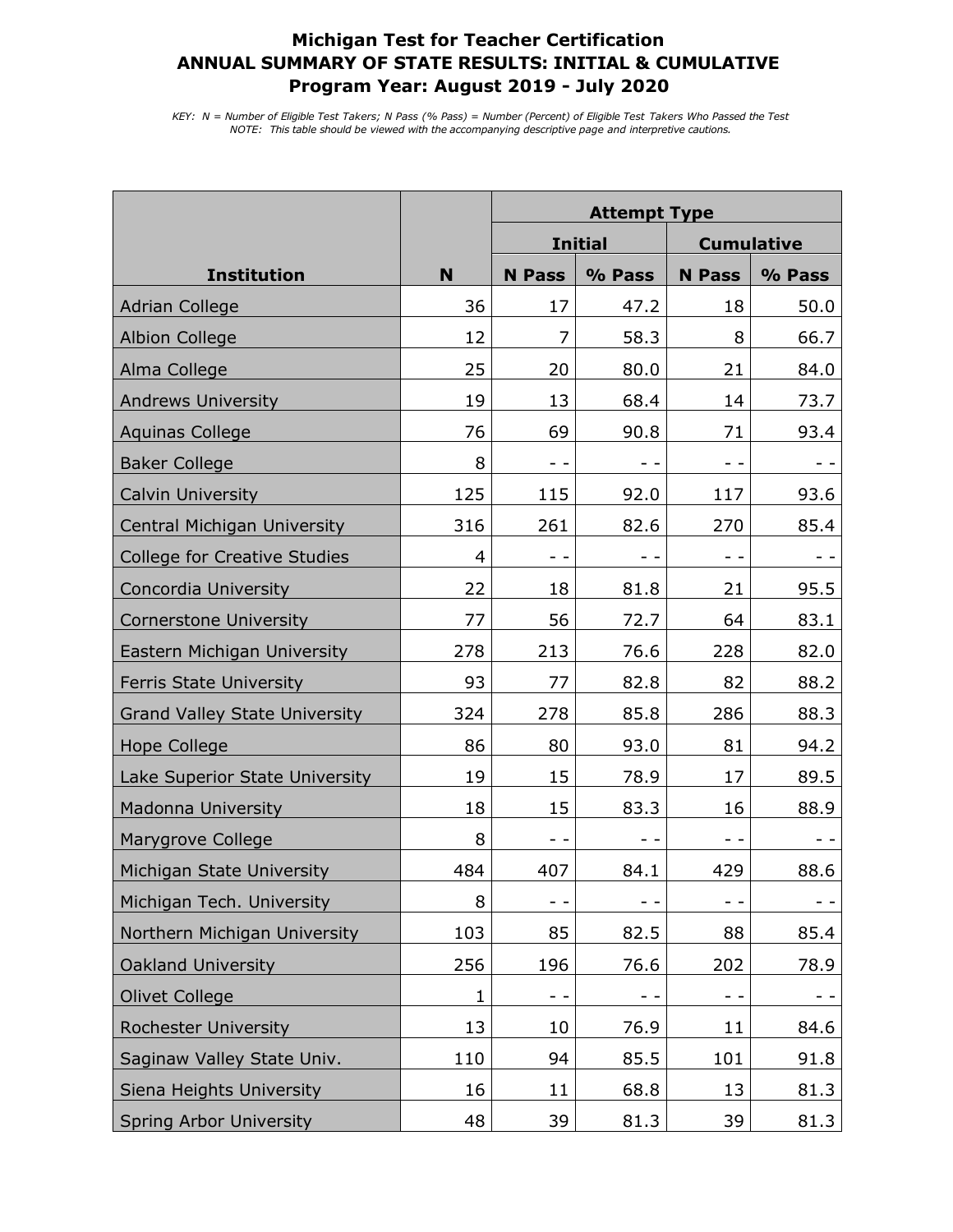|                               |       | <b>Attempt Type</b> |        |                   |        |
|-------------------------------|-------|---------------------|--------|-------------------|--------|
|                               |       | <b>Initial</b>      |        | <b>Cumulative</b> |        |
| <b>Institution</b>            | N     | <b>N</b> Pass       | % Pass | <b>N</b> Pass     | % Pass |
| University of Detroit Mercy   | 5     |                     |        |                   |        |
| Univ. of Michigan-Ann Arbor   | 164   | 154                 | 93.9   | 156               | 95.1   |
| Univ. of Michigan-Dearborn    | 102   | 66                  | 64.7   | 69                | 67.6   |
| Univ. of Michigan - Flint     | 18    | 9                   | 50.0   | 12                | 66.7   |
| <b>Wayne State University</b> | 193   | 153                 | 79.3   | 162               | 83.9   |
| Western Michigan University   | 194   | 161                 | 83.0   | 169               | 87.1   |
| <b>Statewide</b>              | 3,261 | 2,666               | 81.8   | 2,792             | 85.6   |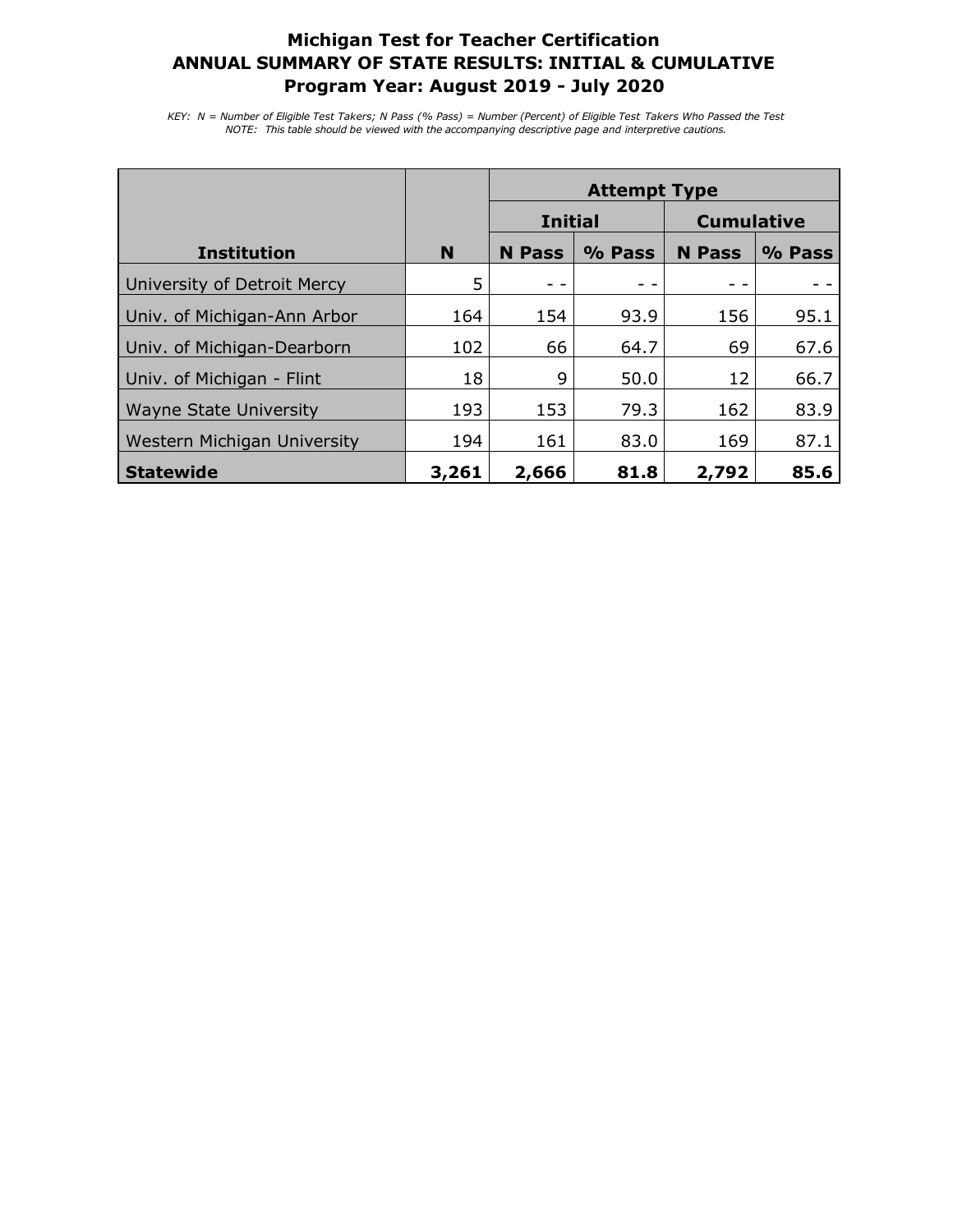### **Michigan Test for Teacher Certification Program: Test Update and Development Process**



\*MDE curriculum specialists, the Bias Review Committee and the Content Advisory Committees review test materials. These committees are created through recommendations from representative professional organizations and school and college personnel.

 customization, which is adapted to the needs of each test field. **NOTE:** The flowchart is a schematic of the typical process of test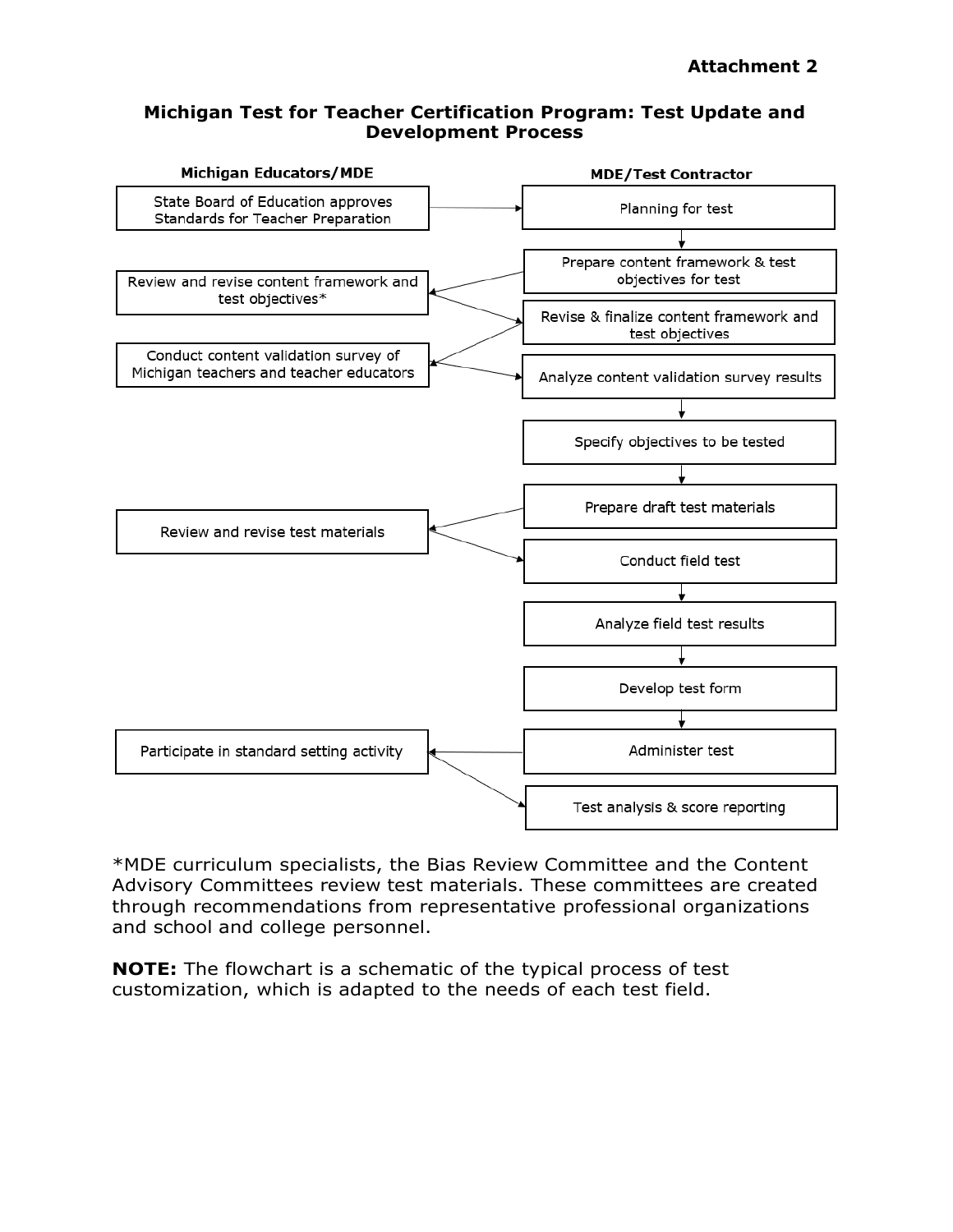#### **Michigan Test for Teacher Certification Conference Participants, August 2019 – July2020**

| <b>SEPTEMBER 2019 - OBJECTIVE REVIEW CONFERENCE</b> |                                                |                                                           |  |
|-----------------------------------------------------|------------------------------------------------|-----------------------------------------------------------|--|
| <b>Committee</b><br><b>Member</b>                   | Committee*                                     | <b>Affiliation</b>                                        |  |
| $\mathbf{1}$                                        | <b>Bias Review Committee</b>                   | <b>Forest Elementary</b>                                  |  |
| $\overline{2}$                                      | <b>Bias Review Committee</b>                   | Levey Middle School                                       |  |
| 3                                                   | <b>Bias Review Committee</b>                   | <b>Bailey Lake Elementary</b>                             |  |
| 4                                                   | <b>Bias Review Committee</b>                   | <b>Brown City Community Schools</b>                       |  |
| 5                                                   | <b>Bias Review Committee</b>                   | Foreign Language Immersion<br>and Cultural Studies School |  |
| 6                                                   | <b>Bias Review Committee</b>                   | Breithaupt C.T.C.                                         |  |
| $\overline{7}$                                      | Elementary Education (3-6) CAC                 | The School at Marygrove                                   |  |
| 8                                                   | Elementary Education (3-6) CAC                 | <b>Wayne State University College</b><br>of Education     |  |
| 9                                                   | Elementary Education (3-6) CAC                 | Forest Hills Public Schools                               |  |
| 10                                                  | Elementary Education (3-6) CAC                 | Cedarville Elementary                                     |  |
| 11                                                  | Elementary Education (3-6) CAC                 | Lakewood Elementary                                       |  |
| 12                                                  | Elementary Education (3-6) CAC                 | Highlander Way Middle School                              |  |
| 13                                                  | Elementary Education (3-6) CAC                 | Waverly East Intermediate                                 |  |
| 14                                                  | Elementary Education (3-6) CAC                 | Ruth Hoppin Elementary                                    |  |
| 15                                                  | Elementary Education (3-6) CAC                 | <b>Cleveland Elementary</b>                               |  |
| 16                                                  | Elementary Education (3-6) CAC                 | Fennville Elementary                                      |  |
| 17                                                  | Elementary Education (3-6) CAC                 | Roosevelt Elementary                                      |  |
| 18                                                  | Elementary Education (3-6) CAC                 | <b>Carpenter Elementary</b>                               |  |
| 19                                                  | Elementary Education (PK-3) CAC                | <b>Winans Elementary</b>                                  |  |
| 20                                                  | Elementary Education (PK-3) CAC                | <b>Leonard Elementary</b>                                 |  |
| 21                                                  | Elementary Education (PK-3) CAC                | <b>Hemlock Public Schools</b>                             |  |
| 22                                                  | Elementary Education (PK-3) CAC                | Michigan State University                                 |  |
| 23                                                  | Elementary Education (PK-3) CAC                | Drummond Island Elementary                                |  |
| 24                                                  | Elementary Education (PK-3) CAC                | Doherty Elementary                                        |  |
| 25                                                  | Elementary Education (PK-3) CAC                | New Haven Community<br>Schools                            |  |
| 26                                                  | Elementary Education (PK-3) CAC                | <b>Baker College</b>                                      |  |
| 27                                                  | Elementary Education (PK-3) CAC                | Hope College                                              |  |
| 28                                                  | Elementary Education (PK-3) CAC                | Clare Primary School                                      |  |
| 29                                                  | Elementary Education (PK-3) CAC                | <b>Bates Academy</b>                                      |  |
| (Continued)                                         | *Content Advisory Committee is abbreviated CAC |                                                           |  |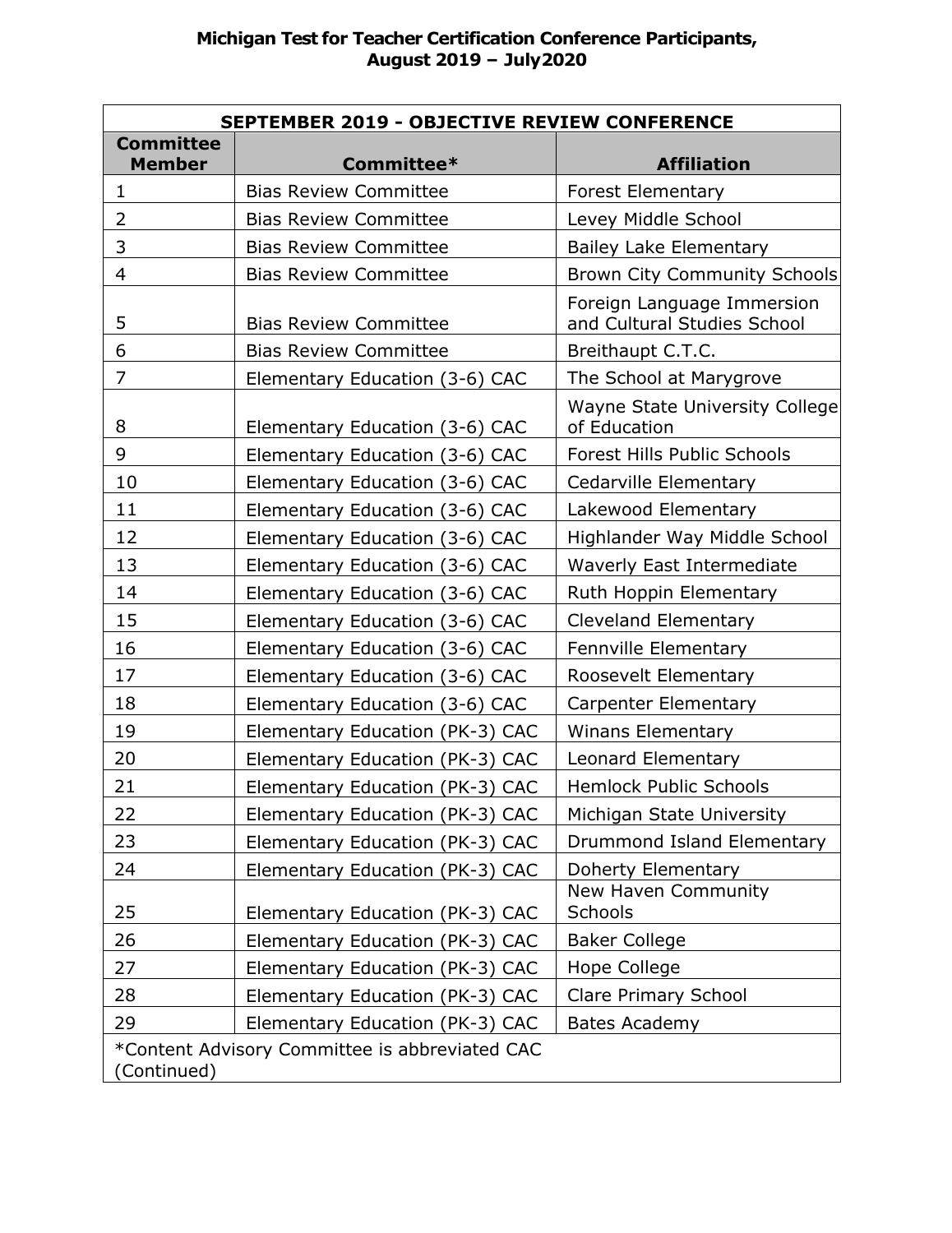# **Michigan Test for Teacher Certification Conference Participants, August 2019 – July2020**

| <b>SEPTEMBER 2019 - OBJECTIVE REVIEW CONFERENCE</b> |                                                                   |                                |  |  |
|-----------------------------------------------------|-------------------------------------------------------------------|--------------------------------|--|--|
| <b>Committee</b><br><b>Member</b>                   | <b>Committee</b>                                                  | <b>Affiliation</b>             |  |  |
| 30                                                  | Elementary Education (PK-3) CAC                                   | Oakridge Public Schools        |  |  |
| 31                                                  | Elementary Education (PK-3) CAC                                   | Pleasant Lake Elementary       |  |  |
| 32                                                  | Elementary Education (PK-3) CAC                                   | <b>Wayne State University</b>  |  |  |
| 33                                                  | Elementary Education (PK-3) CAC                                   | <b>Stone Elementary</b>        |  |  |
| 34                                                  | Elementary Education (PK-3) CAC                                   | Central Michigan University    |  |  |
| 35                                                  | Elementary Education (PK-3) CAC                                   | <b>Utica Community Schools</b> |  |  |
| 36                                                  | Elementary Education (PK-3) CAC                                   | St. Francis de Sales School    |  |  |
| 37                                                  | Elementary Education (PK-3) CAC<br>Elementary Education (3-6) CAC | University of Michigan         |  |  |

# **OCTOBER 2019 - OBJECTIVE/ITEM REVIEW CONFERENCE**

| <b>Committee</b><br><b>Member</b> | <b>Committee</b>               | <b>Affiliation</b>                                        |
|-----------------------------------|--------------------------------|-----------------------------------------------------------|
| $\mathbf{1}$                      | <b>Bias Review Committee</b>   | Levey Middle School                                       |
| 2                                 | <b>Bias Review Committee</b>   | Oakland University                                        |
| 3                                 | <b>Bias Review Committee</b>   | Levey Middle School                                       |
| $\overline{4}$                    | <b>Bias Review Committee</b>   | <b>Bailey Lake Elementary</b>                             |
| 5                                 | <b>Bias Review Committee</b>   | <b>International Tech Academy</b>                         |
| 6                                 | <b>Bias Review Committee</b>   | <b>Edison Elementary</b>                                  |
| 7                                 | <b>Bias Review Committee</b>   | Foreign Language Immersion<br>and Cultural Studies School |
| 8                                 | <b>Bias Review Committee</b>   | The Roeper School                                         |
| 9                                 | <b>Bias Review Committee</b>   | Vandenberg Elementary                                     |
| 10                                | <b>Bias Review Committee</b>   | Breithaupt C.T.C.                                         |
| 11                                | <b>Bias Review Committee</b>   | Lansing Community College                                 |
| 12                                | <b>Bilingual Education CAC</b> | Skyline High School                                       |
| 13                                | <b>Bilingual Education CAC</b> | Livonia Public Schools/<br>Eastern Michigan University    |
| 14                                | <b>Bilingual Education CAC</b> | Eastern Michigan University                               |
| 15                                | <b>Bilingual Education CAC</b> | Office of Bilingual Education                             |
| 16                                | <b>Bilingual Education CAC</b> | <b>Global Educational Excellence</b>                      |
| 17                                | <b>Bilingual Education CAC</b> | <b>Grand Valley State University</b>                      |
| 18                                | <b>Bilingual Education CAC</b> | <b>Wayne State University</b>                             |
| 19                                | <b>Bilingual Education CAC</b> | Eastern Michigan University                               |
| (Continued)                       |                                |                                                           |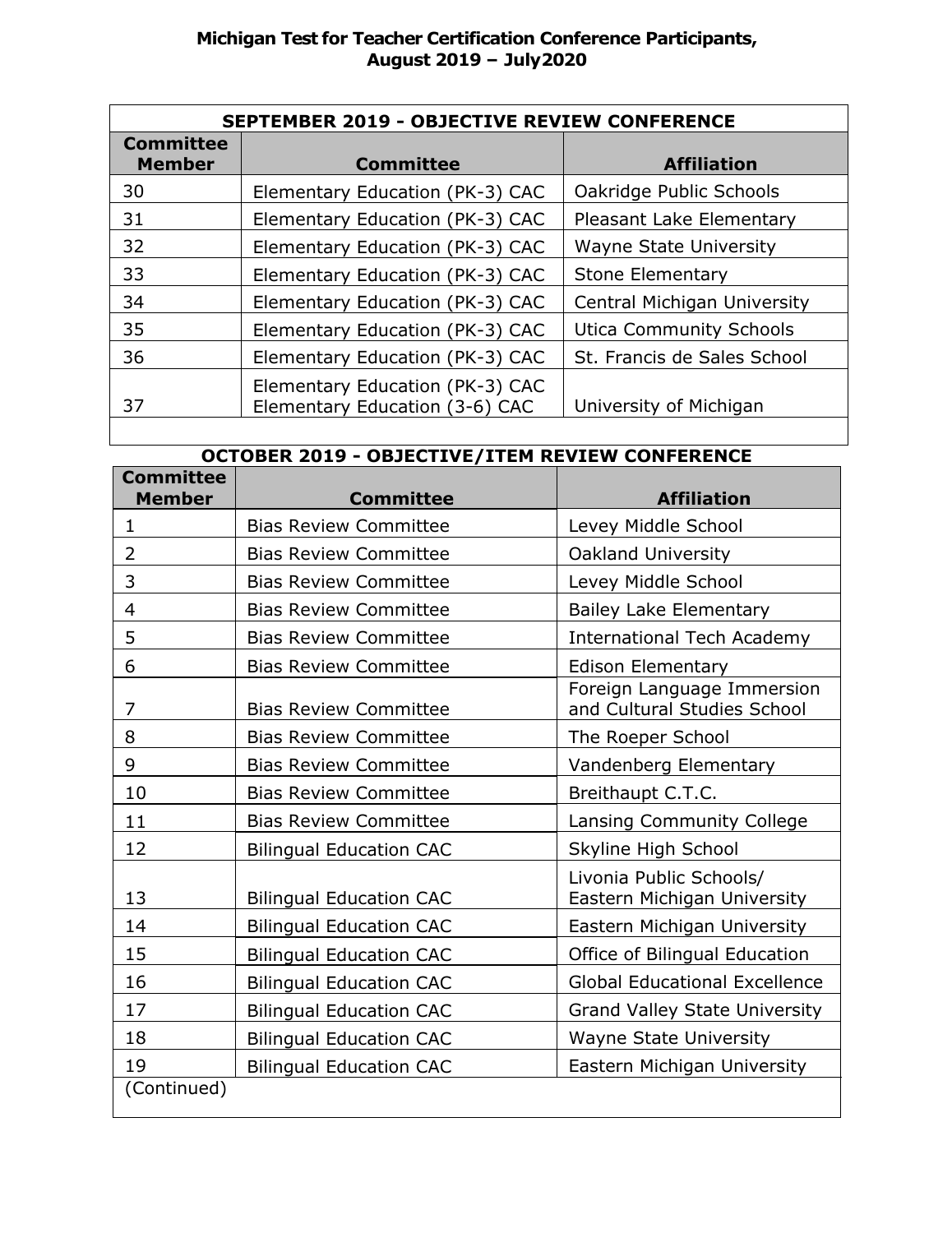| <b>OCTOBER 2019 - OBJECTIVE/ITEM REVIEW CONFERENCE</b> |                                                              |                                                     |  |  |
|--------------------------------------------------------|--------------------------------------------------------------|-----------------------------------------------------|--|--|
| <b>Committee</b><br><b>Member</b>                      | <b>Committee</b>                                             | <b>Affiliation</b>                                  |  |  |
| 20                                                     | <b>Bilingual Education CAC</b>                               | <b>Detroit Public Schools</b>                       |  |  |
| 21                                                     | <b>Bilingual Education CAC</b>                               | Western Michigan University                         |  |  |
| 22                                                     | Cognitive Impairment CAC                                     | Kingsley Montgomery School                          |  |  |
| 23                                                     | Cognitive Impairment CAC                                     | Berrien RESA Administrative<br>Center               |  |  |
| 24                                                     | Cognitive Impairment CAC                                     | <b>Trenton Hills Learning Center</b>                |  |  |
| 25                                                     | Cognitive Impairment CAC                                     | Central Michigan University                         |  |  |
| 26                                                     | Cognitive Impairment CAC                                     | <b>Wayne State</b>                                  |  |  |
| 27                                                     | Cognitive Impairment CAC                                     | Amelia Earhart Elementary-<br>Middle School         |  |  |
| 28                                                     | Cognitive Impairment CAC                                     | Hillside Learning and Behavior<br>Center            |  |  |
| 29                                                     | Cognitive Impairment CAC                                     | <b>Brewer Academy</b>                               |  |  |
| 30                                                     | Cognitive Impairment CAC                                     | <b>Highland Pines School</b>                        |  |  |
| 31                                                     | Cognitive Impairment CAC                                     | Lutz School                                         |  |  |
| 32                                                     | Cognitive Impairment CAC                                     | Jerry L. White Center                               |  |  |
| 33                                                     | Cognitive Impairment CAC                                     | Lincoln High School                                 |  |  |
| 34                                                     | Cognitive Impairment CAC                                     | John R. King - Detroit                              |  |  |
| 35                                                     | Cognitive Impairment CAC                                     | Diann Banks-Williamson<br><b>Educational Center</b> |  |  |
| 36                                                     | Cognitive Impairment CAC<br><b>Emotional Impairment CAC</b>  | Saginaw Valley State<br>University                  |  |  |
| 37                                                     | Cognitive Impairment CAC,<br><b>Emotional Impairment CAC</b> | <b>Burton Middle School</b>                         |  |  |
| 38                                                     | <b>Emotional Impairment CAC</b>                              | Eastern Michigan University                         |  |  |
| 39                                                     | <b>Emotional Impairment CAC</b>                              | <b>Detroit Community Schools</b><br><b>District</b> |  |  |
| 40                                                     | <b>Emotional Impairment CAC</b>                              | Fraser High School                                  |  |  |
| 41                                                     | <b>Emotional Impairment CAC</b>                              | <b>Administration Building</b>                      |  |  |
| 42                                                     | <b>Emotional Impairment CAC</b>                              | Concordia University                                |  |  |
| 43                                                     | <b>Emotional Impairment CAC</b>                              | Western Michigan University                         |  |  |
| 44                                                     | <b>Emotional Impairment CAC</b>                              | Lapeer Community Schools                            |  |  |
| 45                                                     | English as a Second Language<br><b>CAC</b>                   | Eastern Michigan University                         |  |  |
| (Continued)                                            |                                                              |                                                     |  |  |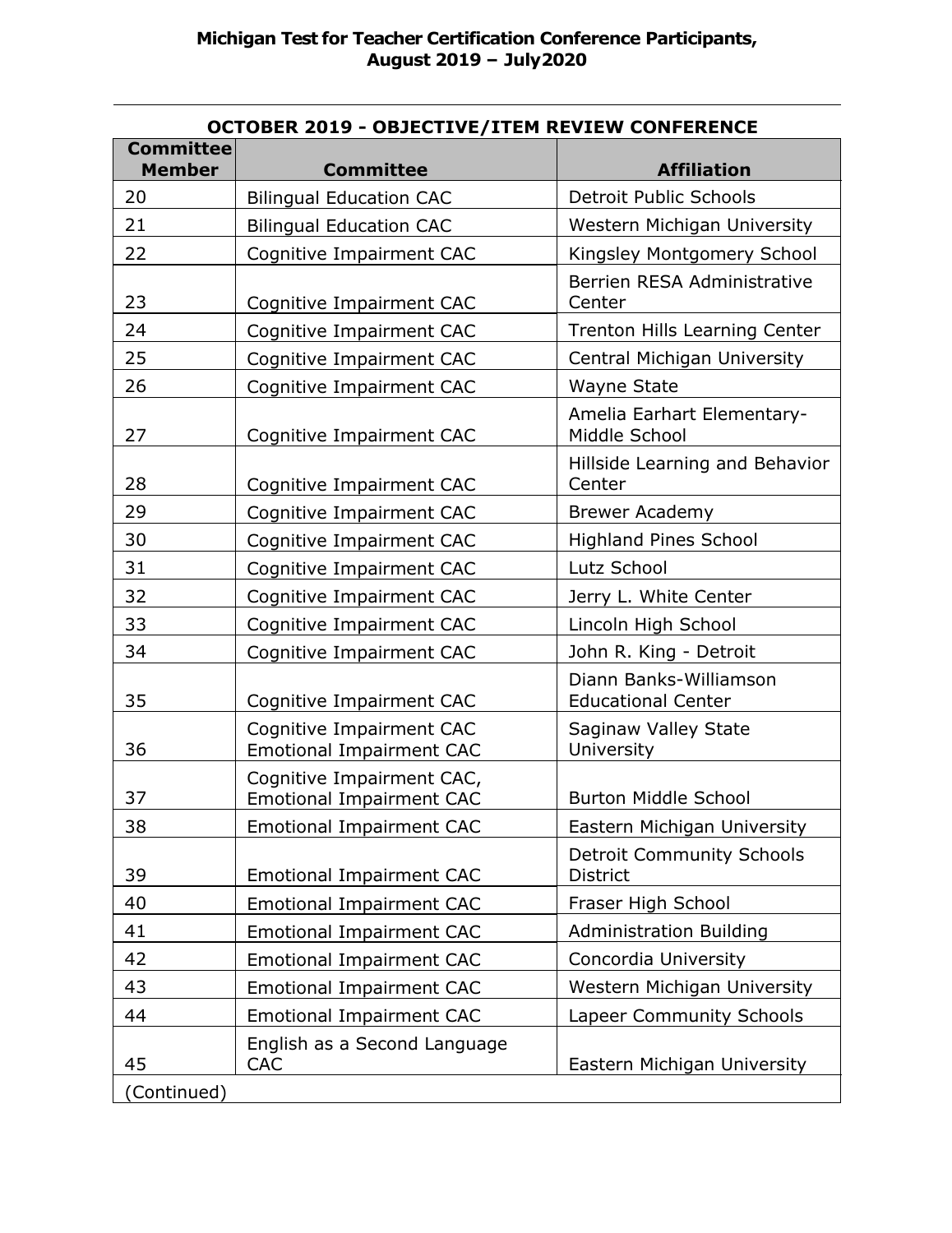| <b>OCTOBER 2019 - OBJECTIVE/ITEM REVIEW CONFERENCE</b> |                                                              |                                                     |  |  |
|--------------------------------------------------------|--------------------------------------------------------------|-----------------------------------------------------|--|--|
| <b>Committee</b>                                       |                                                              |                                                     |  |  |
| <b>Member</b>                                          | <b>Committee</b><br>English as a Second Language             | <b>Affiliation</b>                                  |  |  |
| 46                                                     | <b>CAC</b>                                                   | Neinas Elementary                                   |  |  |
| 47                                                     | English as a Second Language<br><b>CAC</b>                   | Madonna University                                  |  |  |
| 48                                                     | English as a Second Language<br><b>CAC</b>                   | Novi High School                                    |  |  |
| 49                                                     | English as a Second Language<br><b>CAC</b>                   | Kinloch Elementary                                  |  |  |
| 50                                                     | English as a Second Language<br><b>CAC</b>                   | K12.com                                             |  |  |
| 51                                                     | English as a Second Language<br><b>CAC</b>                   | Michigan State University                           |  |  |
| 52                                                     | English as a Second Language<br>CAC                          | Eastern Michigan University                         |  |  |
| 53                                                     | English as a Second Language<br><b>CAC</b>                   | Muskegon Covenant Academy                           |  |  |
| 54                                                     | English as a Second Language<br>CAC                          | Ottawa Area ISD                                     |  |  |
| 55                                                     | English as a Second Language<br><b>CAC</b>                   | Fennville High School                               |  |  |
| 56                                                     | <b>Health Education CAC</b>                                  | Michigan School Health<br>Coordinators' Association |  |  |
| 57                                                     | <b>Health Education CAC</b>                                  | David Ellis Academy                                 |  |  |
| 58                                                     | <b>Health Education CAC</b>                                  | <b>Adrian College</b>                               |  |  |
| 59                                                     | <b>Health Education CAC</b>                                  | Lakeview High School                                |  |  |
| 60                                                     | <b>Health Education CAC</b>                                  | OJ DeJonge Middle School                            |  |  |
| 61                                                     | <b>Health Education CAC</b>                                  | <b>Clarkston Elementary School</b>                  |  |  |
| 62                                                     | <b>Health Education CAC</b>                                  | Hope College                                        |  |  |
| 63                                                     | <b>Health Education CAC</b>                                  | Pinconning Area Schools                             |  |  |
| 64                                                     | <b>Health Education CAC</b>                                  | Central Michigan University                         |  |  |
| 65                                                     | <b>Health Education CAC</b>                                  | Lakeview High School                                |  |  |
| 66                                                     | <b>Health Education CAC</b><br><b>Physical Education CAC</b> | Western Michigan University                         |  |  |
| 67                                                     | <b>Physical Education CAC</b>                                | Central Michigan University                         |  |  |
| 68                                                     | <b>Physical Education CAC</b>                                | <b>Calvin University</b>                            |  |  |
| 69                                                     | <b>Physical Education CAC</b>                                | <b>Calvin University</b>                            |  |  |
| 70                                                     | <b>Physical Education CAC</b>                                | Ben Carson High School of<br>Science and Medicine   |  |  |
| (Continued)                                            |                                                              |                                                     |  |  |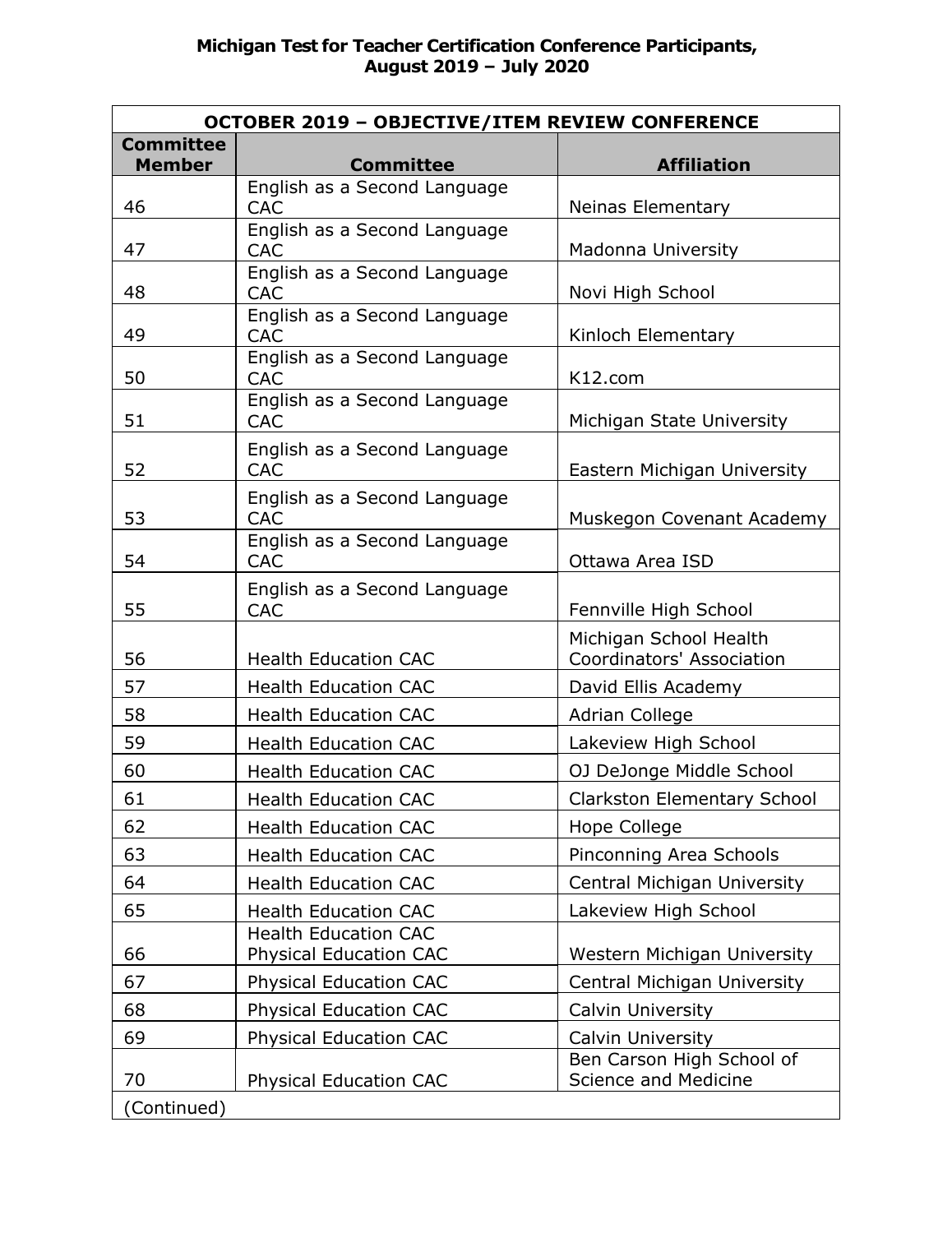# **August 2019 – July 2020 Michigan Test for Teacher Certification Conference Participants,**

| <b>OCTOBER 2019 - OBJECTIVE/ITEM REVIEW CONFERENCE</b> |                               |                                                     |  |  |
|--------------------------------------------------------|-------------------------------|-----------------------------------------------------|--|--|
| <b>Committee</b><br><b>Member</b>                      | <b>Committee</b>              | <b>Affiliation</b>                                  |  |  |
| 71                                                     | <b>Physical Education CAC</b> | Oakley Park<br><b>Elementary School</b>             |  |  |
| 72                                                     | <b>Physical Education CAC</b> | Wayne State<br>University                           |  |  |
| 73                                                     | <b>Physical Education CAC</b> | Alto Elementary                                     |  |  |
| 74                                                     | <b>Physical Education CAC</b> | Detroit Public Schools<br><b>Community District</b> |  |  |
| 75                                                     | <b>Physical Education CAC</b> | Johnson Upper<br><b>Elementary School</b>           |  |  |
| 76                                                     | <b>Physical Education CAC</b> | Cooke Elementary                                    |  |  |
| 77                                                     | <b>Physical Education CAC</b> | Madonna University                                  |  |  |
| 78                                                     | <b>Physical Education CAC</b> | Retired                                             |  |  |

#### **NOVEMBER 2019 - OBJECTIVE REVIEW CONFERENCE (CONTINUATION)**

| <b>Committee</b><br><b>Member</b> | <b>Committee</b>                | <b>Affiliation</b>                                    |
|-----------------------------------|---------------------------------|-------------------------------------------------------|
| 1                                 | Elementary Education (3-6) CAC  | The School at Marygrove                               |
| 2                                 | Elementary Education (3-6) CAC  | <b>Wayne State University</b><br>College of Education |
| 3                                 | Elementary Education (3-6) CAC  | Forest Hills Public Schools                           |
| 4                                 | Elementary Education (3-6) CAC  | Cedarville Elementary                                 |
| 5                                 | Elementary Education (3-6) CAC  | Lakewood Elementary                                   |
| 6                                 | Elementary Education (3-6) CAC  | Highlander Way Middle<br>School                       |
| 7                                 | Elementary Education (3-6) CAC  | Waverly East Intermediate                             |
| 8                                 | Elementary Education (3-6) CAC  | <b>Baker College</b>                                  |
| 9                                 | Elementary Education (3-6) CAC  | Ruth Hoppin Elementary                                |
| 10                                | Elementary Education (3-6) CAC  | <b>Cleveland Elementary</b>                           |
| 11                                | Elementary Education (3-6) CAC  | Fennville Elementary                                  |
| 12                                | Elementary Education (3-6) CAC  | <b>Carpenter Elementary</b>                           |
| 13                                | Elementary Education (PK-3) CAC | <b>Hemlock Public Schools</b>                         |
| 14                                | Elementary Education (PK-3) CAC | Michigan State University                             |
| 15                                | Elementary Education (PK-3) CAC | <b>Drummond Island</b><br>Elementary                  |

(Continued)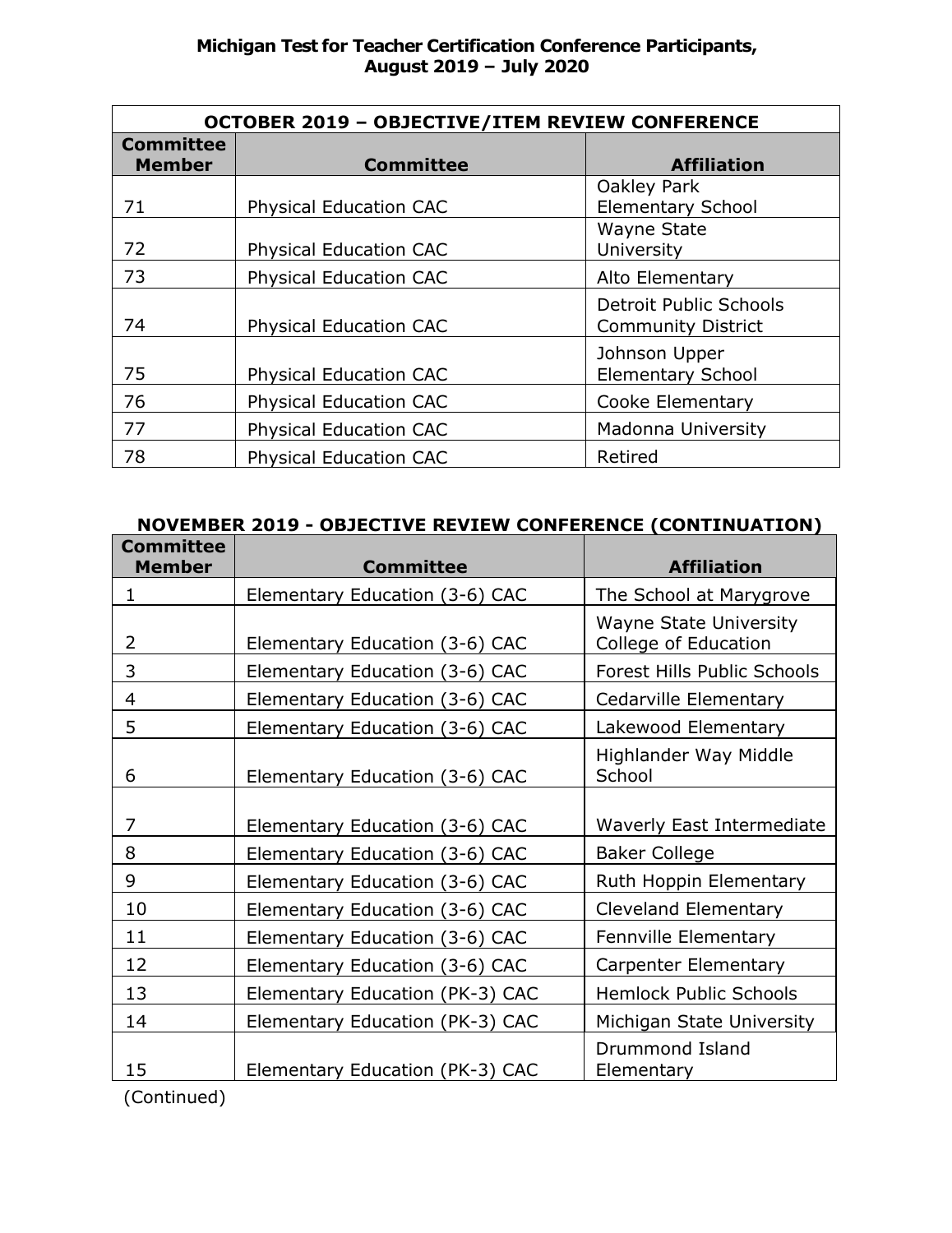| <b>NOVEMBER 2019 - OBJECTIVE REVIEW CONFERENCE (CONTINUATION)</b> |                                 |                                 |  |  |  |
|-------------------------------------------------------------------|---------------------------------|---------------------------------|--|--|--|
| <b>Committee</b><br><b>Member</b>                                 | <b>Committee</b>                | <b>Affiliation</b>              |  |  |  |
| 16                                                                | Elementary Education (PK-3) CAC | Doherty Elementary              |  |  |  |
| 17                                                                | Elementary Education (PK-3) CAC | <b>Clare Primary School</b>     |  |  |  |
| 18                                                                | Elementary Education (PK-3) CAC | Oakridge Public Schools         |  |  |  |
| 19                                                                | Elementary Education (PK-3) CAC | <b>Pleasant Lake Elementary</b> |  |  |  |
| 20                                                                | Elementary Education (PK-3) CAC | <b>Wayne State University</b>   |  |  |  |
| 21                                                                | Elementary Education (PK-3) CAC | <b>Utica Community Schools</b>  |  |  |  |
| 22                                                                | Elementary Education (PK-3) CAC | St. Francis de Sales School     |  |  |  |

| <b>NOVEMBER 2019 - STANDARD SETTING PLANNING</b> |                                        |                                                     |  |  |
|--------------------------------------------------|----------------------------------------|-----------------------------------------------------|--|--|
| <b>Committee</b><br><b>Member</b>                | <b>Committee</b>                       | <b>Affiliation</b>                                  |  |  |
|                                                  | <b>Standard Setting Planning Panel</b> | Oakland University                                  |  |  |
| 2                                                | <b>Standard Setting Planning Panel</b> | Michigan Great Lakes<br>Virtual Academy             |  |  |
| 3                                                | <b>Standard Setting Planning Panel</b> | Newberry Elementary/<br>Central Michigan University |  |  |
| 4                                                | <b>Standard Setting Planning Panel</b> | University of Michigan -<br>Dearborn                |  |  |
| 5                                                | <b>Standard Setting Planning Panel</b> | Hickory Woods Elementary                            |  |  |
| 6                                                | <b>Standard Setting Planning Panel</b> | Saginaw Valley State<br>University                  |  |  |
| 7                                                | <b>Standard Setting Planning Panel</b> | Cass Technical High School                          |  |  |
| 8                                                | <b>Standard Setting Planning Panel</b> | Adrian College                                      |  |  |
| 9                                                | <b>Standard Setting Planning Panel</b> | Schofield Elementary<br>School                      |  |  |
| 10                                               | <b>Standard Setting Planning Panel</b> | Shelby Middle School                                |  |  |
| 11                                               | <b>Standard Setting Planning Panel</b> | <b>Ferris State University</b>                      |  |  |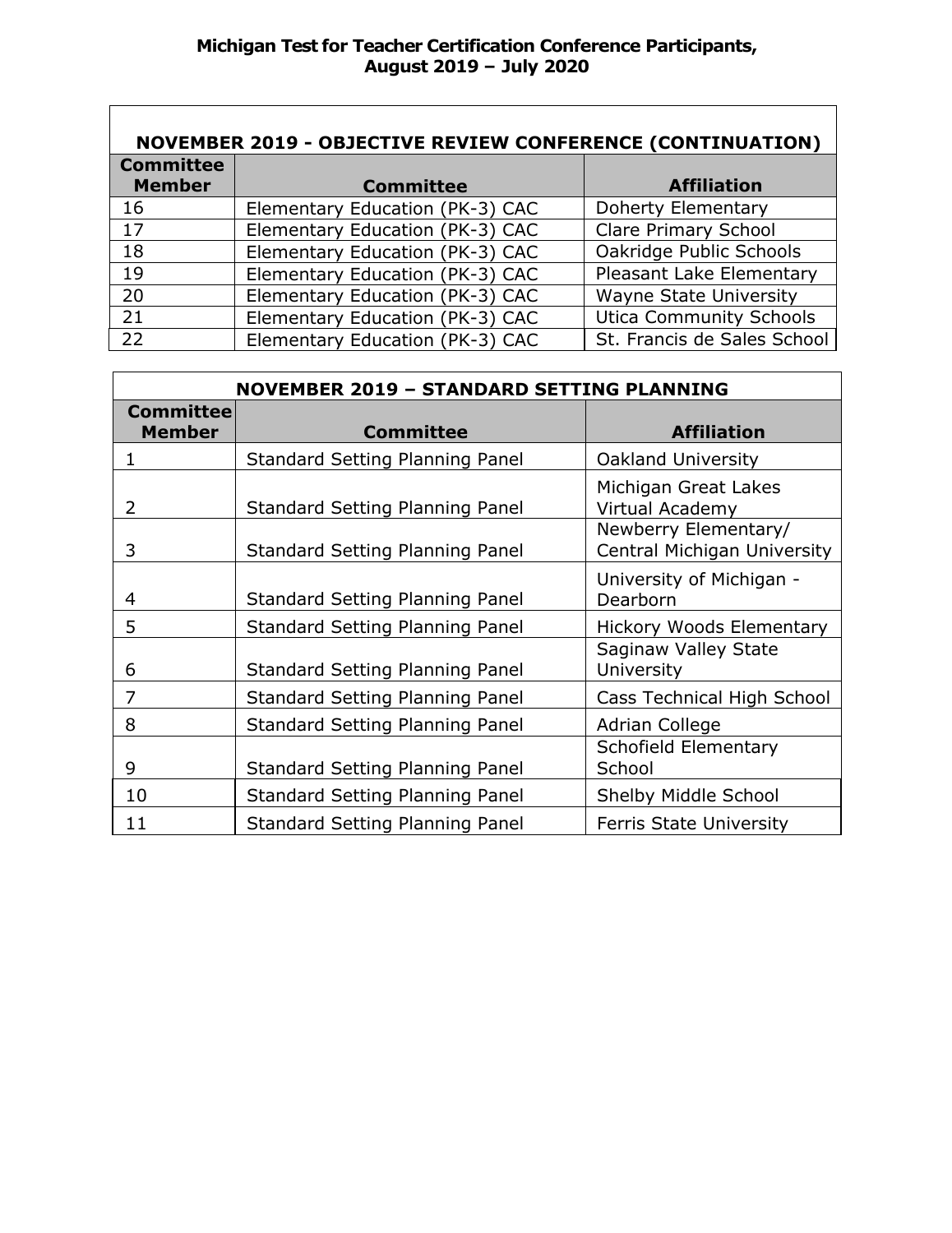| NOVEMBER 2019 - ONLINE PRACTICE TEST ITEM VALIDATION |                                                                                |                                                               |  |
|------------------------------------------------------|--------------------------------------------------------------------------------|---------------------------------------------------------------|--|
| <b>Committee</b><br><b>Member</b>                    | <b>Committee</b>                                                               | <b>Affiliation</b>                                            |  |
| 1                                                    | <b>Bias Review Committee</b>                                                   | <b>Bailey Lake Elementary</b>                                 |  |
| 2                                                    | <b>Bias Review Committee</b>                                                   | <b>International Tech Academy</b>                             |  |
| 3                                                    | <b>Health Education Practice Test</b><br><b>Content Validation Committee</b>   | Michigan School<br><b>Health Coordinators'</b><br>Association |  |
| 4                                                    | <b>Health Education Practice Test</b><br><b>Content Validation Committee</b>   | David Ellis Academy                                           |  |
| 5                                                    | <b>Health Education Practice Test</b><br><b>Content Validation Committee</b>   | <b>Clarkston Elementary</b><br>School                         |  |
| 6                                                    | <b>Health Education Practice Test</b><br><b>Content Validation Committee</b>   | <b>Hope College</b>                                           |  |
| 7                                                    | <b>Physical Education Practice Test</b><br><b>Content Validation Committee</b> | <b>Calvin University</b>                                      |  |
| 8                                                    | <b>Physical Education Practice Test</b><br><b>Content Validation Committee</b> | Alto Elementary                                               |  |
| 9                                                    | <b>Physical Education Practice Test</b><br><b>Content Validation Committee</b> | Detroit Public<br><b>Schools</b><br><b>Community District</b> |  |
| 10                                                   | <b>Physical Education Practice Test</b><br><b>Content Validation Committee</b> | Madonna University                                            |  |

| <b>DECEMBER 2019 - ONLINE ITEM REVIEW (CONTINUATION)</b> |                                        |                                                     |  |  |  |
|----------------------------------------------------------|----------------------------------------|-----------------------------------------------------|--|--|--|
| <b>Committee</b><br><b>Member</b>                        | <b>Committee</b><br><b>Affiliation</b> |                                                     |  |  |  |
|                                                          | Cognitive Impairment CAC               | <b>Berrien RESA</b><br><b>Administrative Center</b> |  |  |  |
| 2                                                        | Cognitive Impairment CAC               | Central Michigan University                         |  |  |  |
| 3                                                        | Cognitive Impairment CAC               | Hillside Learning and<br><b>Behavior Center</b>     |  |  |  |
| 4                                                        | Cognitive Impairment CAC               | <b>Highland Pines School</b>                        |  |  |  |
| 5                                                        | Cognitive Impairment CAC               | <b>Burton Middle School</b>                         |  |  |  |
| 6                                                        | Cognitive Impairment CAC               | Jerry L. White Center                               |  |  |  |
|                                                          | Cognitive Impairment CAC               | John R. King - Detroit                              |  |  |  |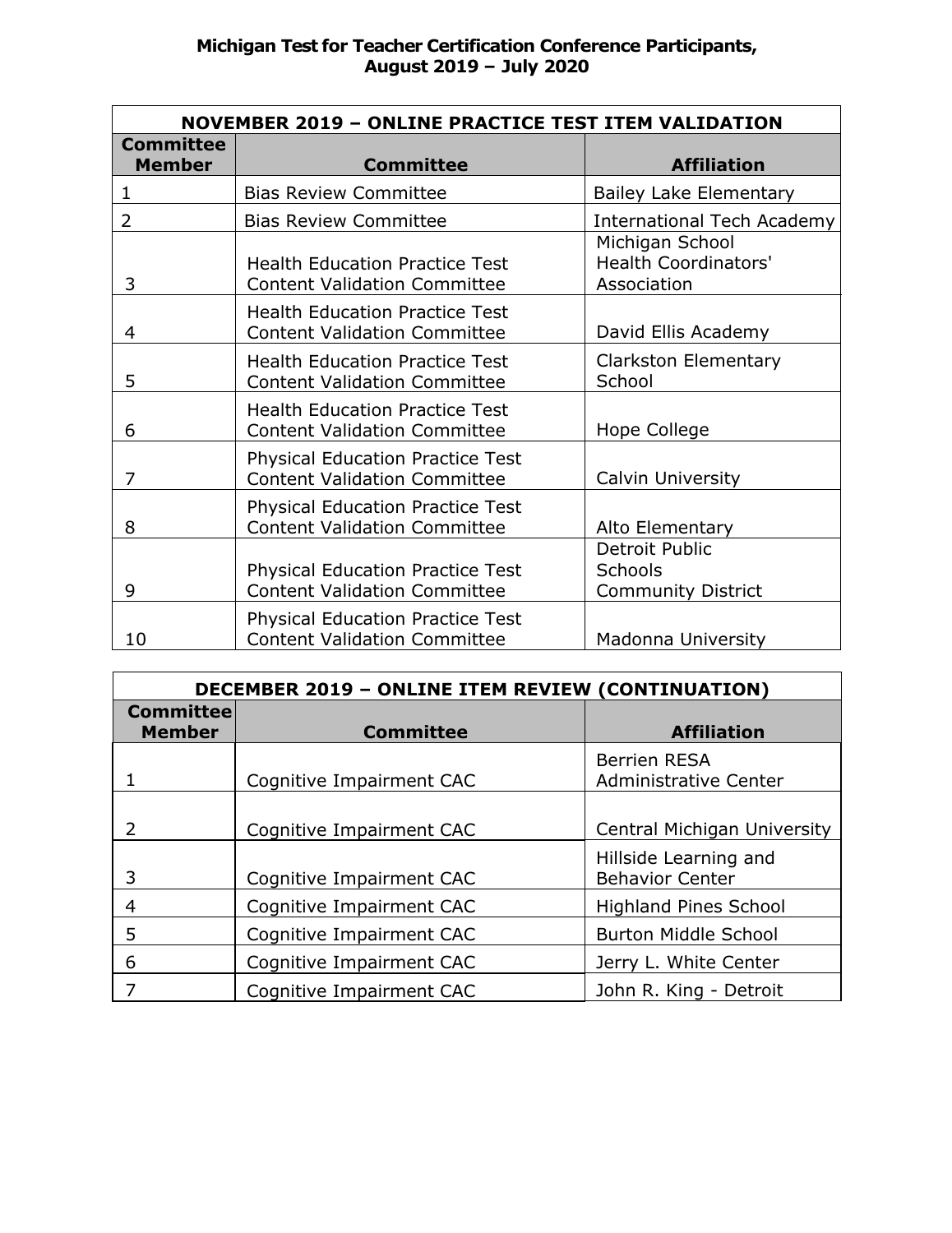$\Gamma$ 

| <b>JANUARY 2020 - STANDARD SETTING AND LINKING ACTIVITY</b> |                                                                                                                      |                                                                |  |  |
|-------------------------------------------------------------|----------------------------------------------------------------------------------------------------------------------|----------------------------------------------------------------|--|--|
| <b>Committee</b><br><b>Member</b>                           | <b>Committee</b>                                                                                                     | <b>Affiliation</b>                                             |  |  |
| 1                                                           | Health Education and Physical<br><b>Education Standard Setting &amp; Linking</b><br><b>Activity Committee</b>        | Marquette Area Public<br>Schools                               |  |  |
| 2                                                           | Health Education and Physical<br><b>Education Standard Setting &amp; Linking</b><br><b>Activity Committee</b>        | <b>Bangor Public Schools</b>                                   |  |  |
| 3                                                           | Health Education and Physical<br><b>Education Standard Setting &amp; Linking</b><br><b>Activity Committee</b>        | Pennfield High School                                          |  |  |
| 4                                                           | <b>Health Education and Physical</b><br><b>Education Standard Setting &amp; Linking</b><br><b>Activity Committee</b> | River Rouge Public Schools                                     |  |  |
| 5                                                           | Health Education and Physical<br><b>Education Standard Setting &amp; Linking</b><br><b>Activity Committee</b>        | Hamilton High School                                           |  |  |
| 6                                                           | Health Education and Physical<br><b>Education Standard Setting &amp; Linking</b><br><b>Activity Committee</b>        | <b>Tawas Area Schools</b>                                      |  |  |
| $\overline{7}$                                              | Health Education and Physical<br><b>Education Standard Setting &amp; Linking</b><br><b>Activity Committee</b>        | Hope College                                                   |  |  |
| 8                                                           | Health Education and Physical<br><b>Education Standard Setting &amp; Linking</b><br><b>Activity Committee</b>        | Central Michigan University                                    |  |  |
| 9                                                           | Health Education and Physical<br><b>Education Standard Setting &amp; Linking</b><br><b>Activity Committee</b>        | Clio Area<br>Schools/Saginaw Valley<br><b>State University</b> |  |  |
| 10                                                          | <b>Health Education and Physical</b><br>Education Standard Setting & Linking<br><b>Activity Committee</b>            | <b>Ferris State University</b>                                 |  |  |
| 11                                                          | Health Education and Physical<br><b>Education Standard Setting &amp; Linking</b><br><b>Activity Committee</b>        | Tecumseh High School                                           |  |  |
| 12                                                          | <b>Health Education and Physical</b><br><b>Education Standard Setting &amp; Linking</b><br><b>Activity Committee</b> | Cousino High School                                            |  |  |
| 13                                                          | Health Education and Physical<br><b>Education Standard Setting &amp; Linking</b><br><b>Activity Committee</b>        | <b>Washington Street</b><br>Elementary                         |  |  |
| (Continued)                                                 |                                                                                                                      |                                                                |  |  |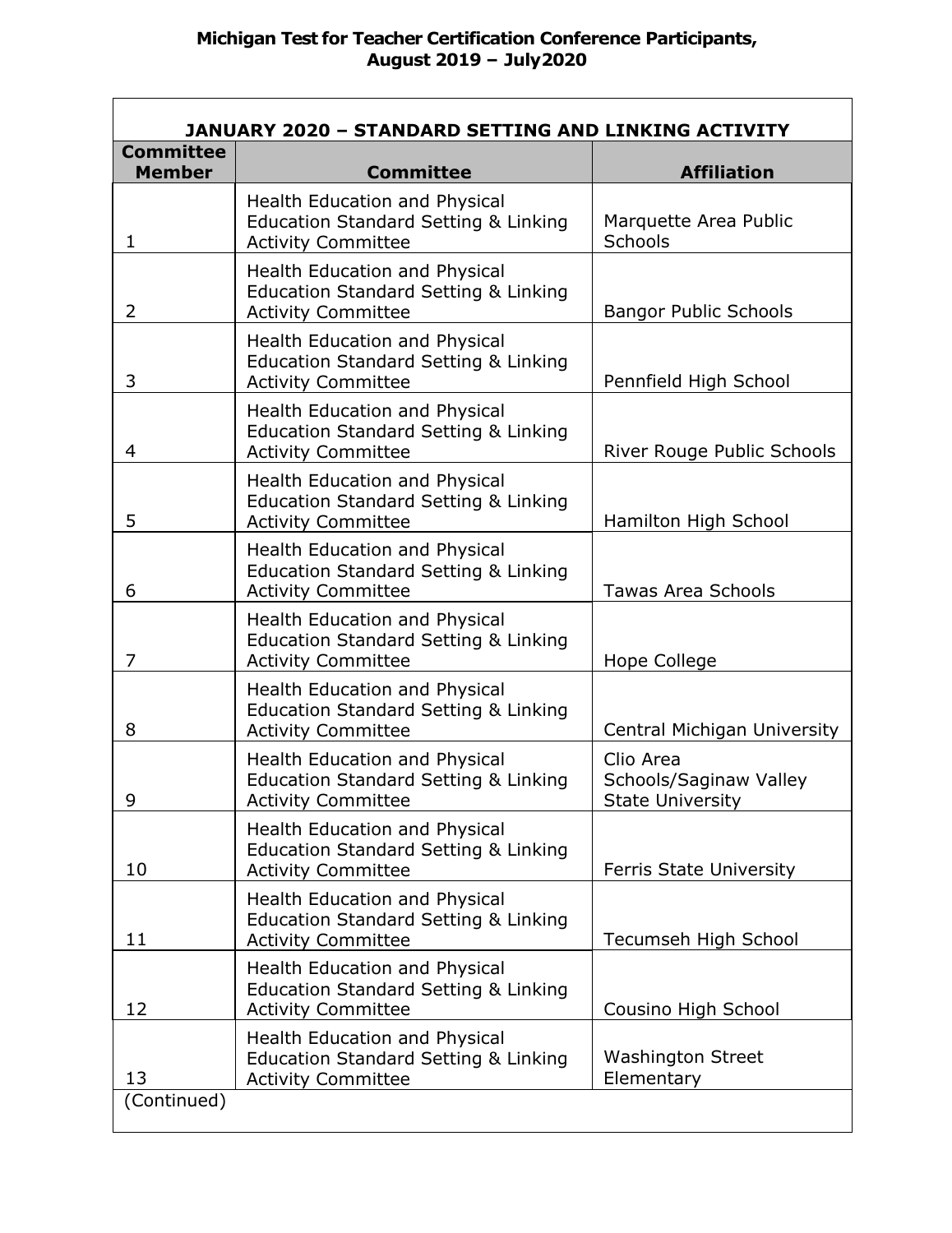┑

 $\overline{1}$ 

| <b>Committee</b><br><b>Member</b> | <b>Committee</b>                                                                                       | <b>Affiliation</b><br><b>Washington Street</b><br>Elementary |  |  |
|-----------------------------------|--------------------------------------------------------------------------------------------------------|--------------------------------------------------------------|--|--|
| 13                                | Health Education and Physical Education<br><b>Standard Setting &amp; Linking Activity</b><br>Committee |                                                              |  |  |
| 14                                | Health Education and Physical Education<br><b>Standard Setting &amp; Linking Activity</b><br>Committee | Paw Paw Middle School                                        |  |  |
| 15                                | Health Education and Physical Education<br><b>Standard Setting &amp; Linking Activity</b><br>Committee | <b>Shepherd Public Schools</b>                               |  |  |
| 16                                | Health Education and Physical Education<br><b>Standard Setting &amp; Linking Activity</b><br>Committee | Western Michigan<br>University                               |  |  |
| 17                                | Health Education and Physical Education<br><b>Standard Setting &amp; Linking Activity</b><br>Committee | Western Michigan<br>University                               |  |  |
| 18                                | Learning Disabilities Standard Setting &<br>Linking Activity Committee                                 | Hillside Middle School                                       |  |  |
| 19                                | Learning Disabilities Standard Setting &<br>Linking Activity Committee                                 | Sashabaw Middle School                                       |  |  |
| 20                                | Learning Disabilities Standard Setting &<br><b>Linking Activity Committee</b>                          | Holmes Middle School                                         |  |  |
| 21                                | Learning Disabilities Standard Setting &<br><b>Linking Activity Committee</b>                          | Teri Bush                                                    |  |  |
| 22                                | Learning Disabilities Standard Setting &<br>Linking Activity Committee                                 | St. Joseph High School                                       |  |  |
| 23                                | Learning Disabilities Standard Setting &<br>Linking Activity Committee                                 | Sheldon Pines School                                         |  |  |
| 24                                | Learning Disabilities Standard Setting &<br>Linking Activity Committee                                 | Michigan State University                                    |  |  |
| 25                                | Learning Disabilities Standard Setting &<br>Linking Activity Committee                                 | <b>Ferris State University</b>                               |  |  |
| 26                                | Learning Disabilities Standard Setting &<br>Linking Activity Committee                                 | Fordson High School                                          |  |  |
| 27                                | Learning Disabilities Standard Setting &<br>Linking Activity Committee                                 | Croswell-Lexington schools                                   |  |  |
| 28                                | Learning Disabilities Standard Setting &<br>Linking Activity Committee                                 | Saginaw Valley State<br>University                           |  |  |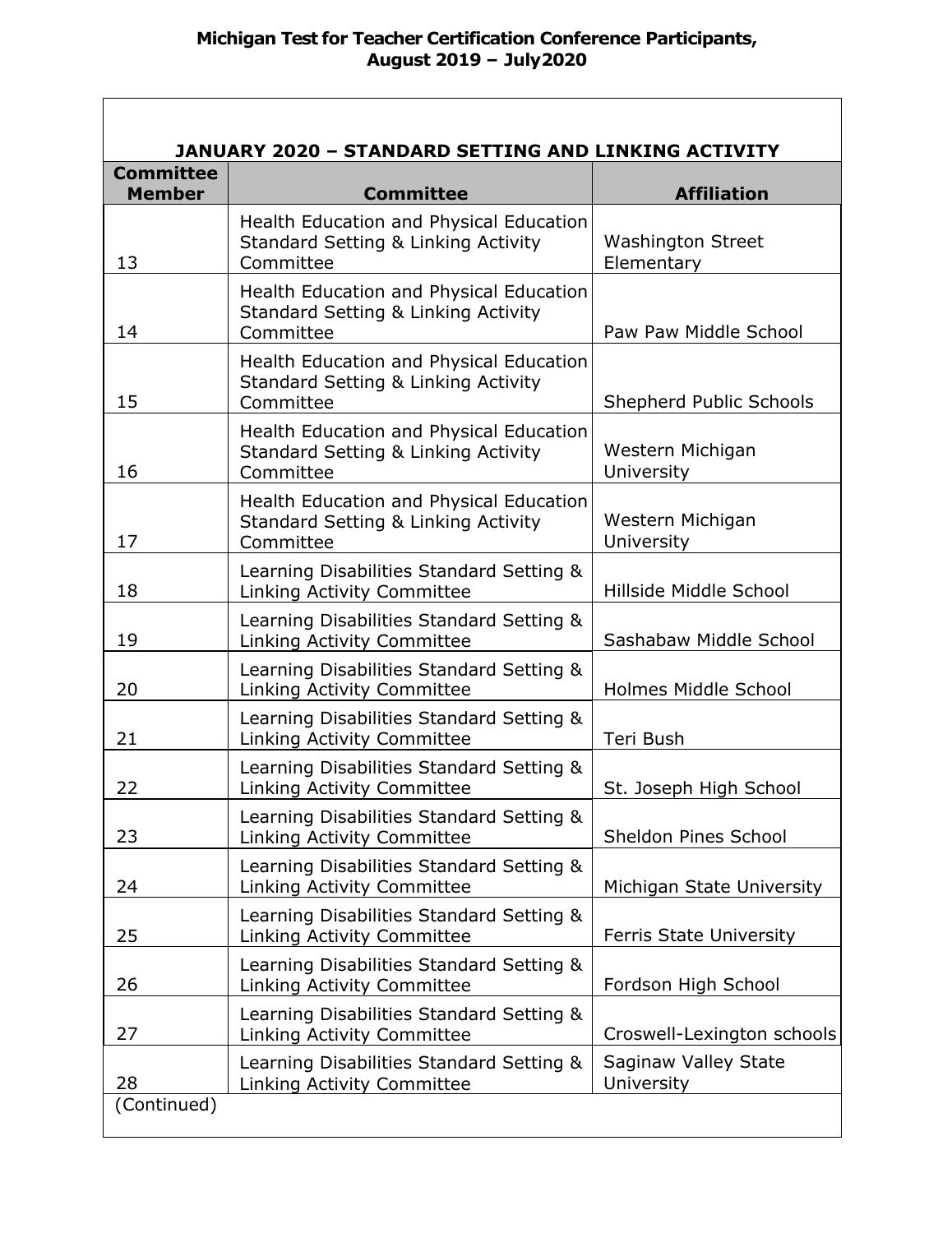٦

| <b>JANUARY 2020 - STANDARD SETTING AND LINKING ACTIVITY</b>                 |                                                                        |                               |  |  |  |
|-----------------------------------------------------------------------------|------------------------------------------------------------------------|-------------------------------|--|--|--|
| <b>Committee</b><br><b>Member</b><br><b>Affiliation</b><br><b>Committee</b> |                                                                        |                               |  |  |  |
| 29                                                                          | Learning Disabilities Standard Setting &<br>Linking Activity Committee | Lansing Charter Academy       |  |  |  |
| 30                                                                          | Learning Disabilities Standard Setting &<br>Linking Activity Committee | Pathfinders Center            |  |  |  |
| 31                                                                          | Learning Disabilities Standard Setting &<br>Linking Activity Committee | Alpena High Schools           |  |  |  |
| 32                                                                          | Learning Disabilities Standard Setting &<br>Linking Activity Committee | Northeast Middle School       |  |  |  |
| 33                                                                          | Learning Disabilities Standard Setting &<br>Linking Activity Committee | <b>Wayne State University</b> |  |  |  |

| <b>FEBRUARY 2020 - OBJECTIVE REVIEW CONFERENCE</b> |                                  |                                      |  |
|----------------------------------------------------|----------------------------------|--------------------------------------|--|
| <b>Committee</b><br><b>Member</b>                  | <b>Committee</b>                 | <b>Affiliation</b>                   |  |
| 1                                                  | <b>Bias Review Committee</b>     | Levey Middle School                  |  |
| 2                                                  | <b>Bias Review Committee</b>     | <b>Bailey Lake Elementary</b>        |  |
| 3                                                  | <b>Bias Review Committee</b>     | <b>Edison Elementary</b>             |  |
| 4                                                  | <b>Industrial Technology CAC</b> | Troy High School                     |  |
| 5                                                  | Industrial Technology CAC        | Western Michigan<br>University       |  |
| 6                                                  | <b>Industrial Technology CAC</b> | Dakota High School                   |  |
| 7                                                  | <b>Industrial Technology CAC</b> | <b>Branch Area Careers</b><br>Center |  |
| 8                                                  | Industrial Technology CAC        | Reading High School                  |  |
| 9                                                  | <b>Industrial Technology CAC</b> | Lakeshore High School                |  |
| 10                                                 | <b>Industrial Technology CAC</b> | Watervliet High School               |  |
| 11                                                 | <b>Industrial Technology CAC</b> | Fruitport High School                |  |
| 12                                                 | Industrial Technology CAC        | Swan Valley High School              |  |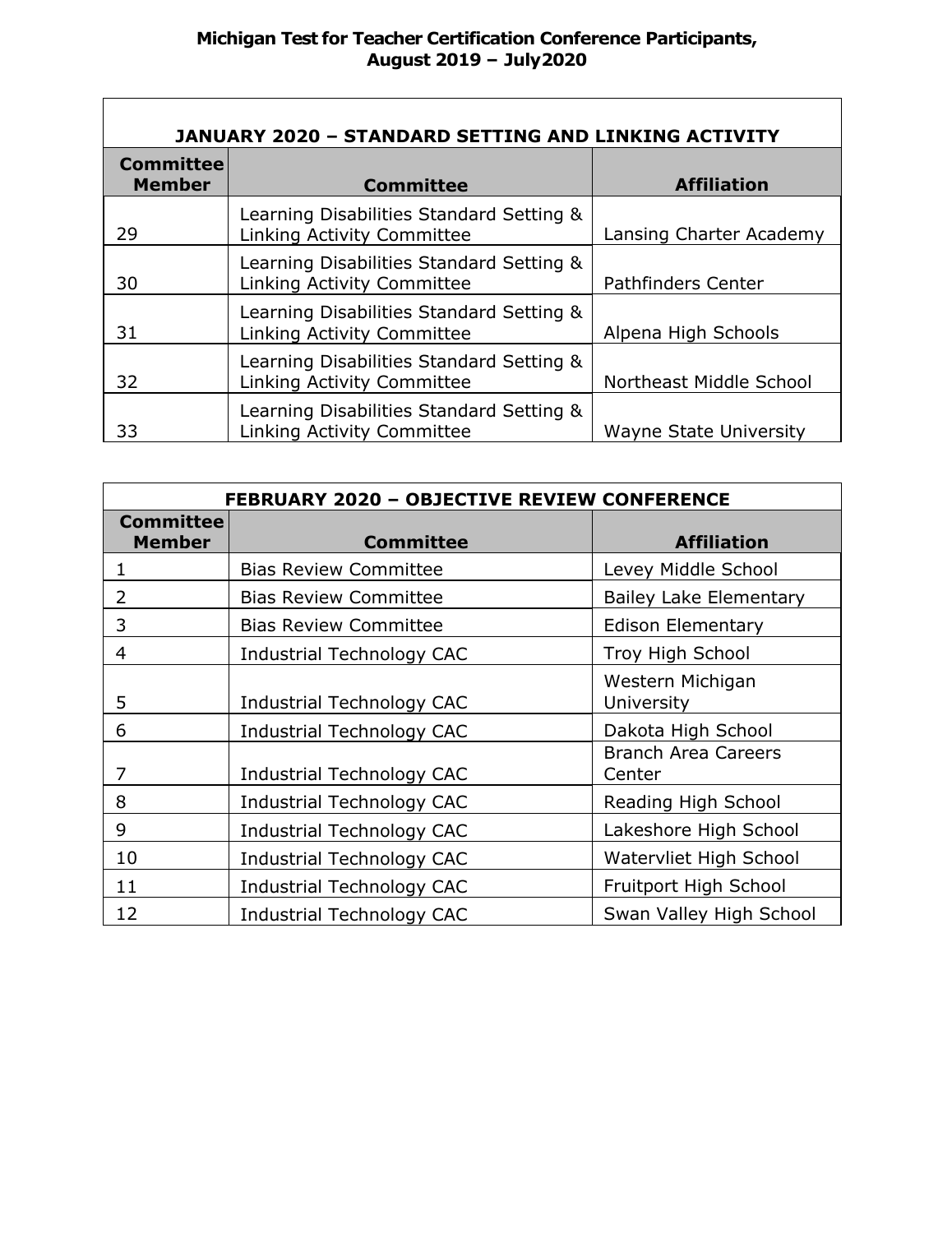#### **Michigan Test for Teacher Certification Conference Participants, August 2019 – July2020**

| <b>APRIL 2020 - ONLINE PRACTICE TEST ITEM VALIDATION</b> |                                                                                  |                                                                  |  |
|----------------------------------------------------------|----------------------------------------------------------------------------------|------------------------------------------------------------------|--|
| <b>Committee</b><br><b>Member</b>                        | <b>Committee</b>                                                                 | <b>Affiliation</b>                                               |  |
| 1                                                        | <b>Bias Review Committee</b>                                                     | <b>Edison Elementary</b>                                         |  |
| $\overline{2}$                                           | <b>Bias Review Committee</b>                                                     | The Roeper School                                                |  |
| 3                                                        | <b>Bias Review Committee</b>                                                     | <b>Orchard Hills Elementary</b><br>School                        |  |
| 4                                                        | <b>Bias Review Committee</b>                                                     | Michigan Mathematics and<br>Science Leadership<br><b>Network</b> |  |
| 5                                                        | <b>Bias Review Committee</b>                                                     | <b>Taylor Career and</b><br><b>Technical Education Center</b>    |  |
| 6                                                        | <b>Emotional Impairment Practice Test</b><br><b>Content Validation Committee</b> | Western Michigan<br>University                                   |  |
| 7                                                        | <b>Emotional Impairment Practice Test</b><br><b>Content Validation Committee</b> | <b>Administration Building</b>                                   |  |
| 8                                                        | <b>Emotional Impairment Practice Test</b><br><b>Content Validation Committee</b> | Eastern Michigan<br>University                                   |  |
| 9                                                        | <b>Emotional Impairment Practice Test</b><br><b>Content Validation Committee</b> | Western Michigan<br>University                                   |  |
| 10                                                       | <b>Emotional Impairment Practice Test</b><br><b>Content Validation Committee</b> | Lakeview High School                                             |  |

| JULY 2020 - ONLINE PRACTICE TEST ITEM VALIDATION |                                                                           |                                                                  |  |  |  |  |
|--------------------------------------------------|---------------------------------------------------------------------------|------------------------------------------------------------------|--|--|--|--|
| <b>Committee</b><br><b>Member</b>                | <b>Committee</b><br><b>Affiliation</b>                                    |                                                                  |  |  |  |  |
| 1                                                | <b>Bias Review Committee</b>                                              | Levey Middle School                                              |  |  |  |  |
| 2                                                | <b>Bias Review Committee</b>                                              | <b>Brown City Community</b><br><b>Schools</b>                    |  |  |  |  |
| 3                                                | <b>Bias Review Committee</b>                                              | <b>Haisley Elementary</b>                                        |  |  |  |  |
| 4                                                | <b>Bias Review Committee</b>                                              | The Roeper School                                                |  |  |  |  |
| 5                                                | <b>Bias Review Committee</b>                                              | Franklin Middle School                                           |  |  |  |  |
| 6                                                | <b>Bias Review Committee</b>                                              | Orchard Hills Elementary<br>School                               |  |  |  |  |
| 7                                                | <b>Bias Review Committee</b>                                              | Farmington Public Schools                                        |  |  |  |  |
| 8                                                | <b>Bias Review Committee</b>                                              | <b>Taylor Career and</b><br><b>Technical Education</b><br>Center |  |  |  |  |
| 9                                                | Cognitive Impairment Practice Test<br><b>Content Validation Committee</b> | Kingsley Montgomery<br>School                                    |  |  |  |  |
| (Continued)                                      |                                                                           |                                                                  |  |  |  |  |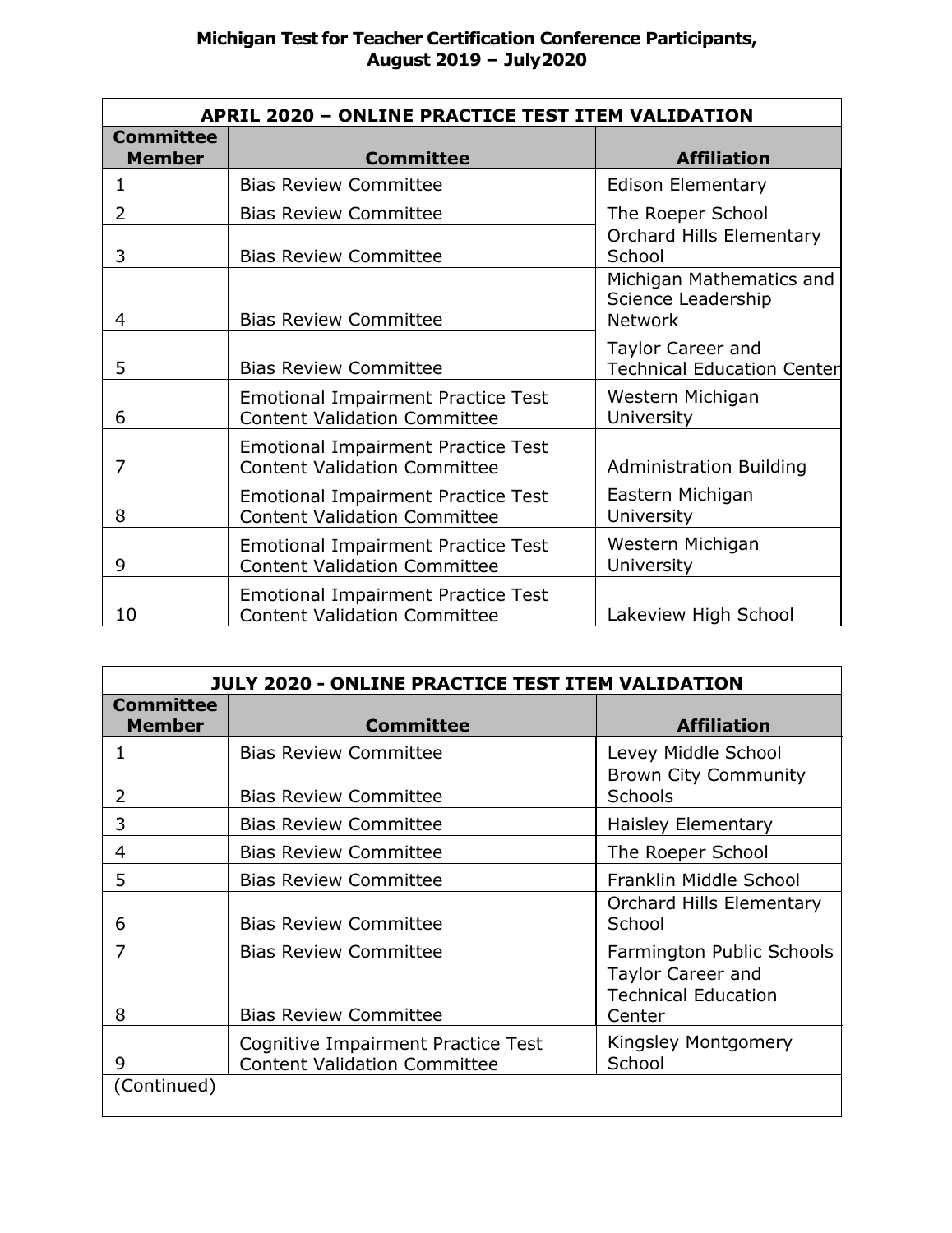| JULY 2020 - ONLINE PRACTICE TEST ITEM VALIDATION |                                                                                                                             |                                                         |  |  |  |  |
|--------------------------------------------------|-----------------------------------------------------------------------------------------------------------------------------|---------------------------------------------------------|--|--|--|--|
| <b>Committee</b><br><b>Member</b>                | <b>Committee</b><br><b>Affiliation</b>                                                                                      |                                                         |  |  |  |  |
| 10                                               | Cognitive Impairment Practice Test<br><b>Content Validation Committee</b>                                                   | <b>Berrien RESA</b><br>Administrative Center            |  |  |  |  |
| 11                                               | Amelia Earhart<br>Cognitive Impairment Practice Test<br>Elementary- Middle<br><b>Content Validation Committee</b><br>School |                                                         |  |  |  |  |
| 12                                               | Cognitive Impairment Practice Test<br><b>Content Validation Committee</b>                                                   | <b>Highland Pines School</b>                            |  |  |  |  |
| 13                                               | Cognitive Impairment Practice Test<br><b>Content Validation Committee</b>                                                   | <b>Burton Middle School</b>                             |  |  |  |  |
| 14                                               | Cognitive Impairment Practice Test<br><b>Content Validation Committee</b>                                                   | Jerry L. White Center                                   |  |  |  |  |
| 15                                               | Cognitive Impairment Practice Test<br><b>Content Validation Committee</b>                                                   | Lincoln High School                                     |  |  |  |  |
| 16                                               | Cognitive Impairment Practice Test<br><b>Content Validation Committee</b>                                                   | Diann Banks-<br>Williamson<br><b>Educational Center</b> |  |  |  |  |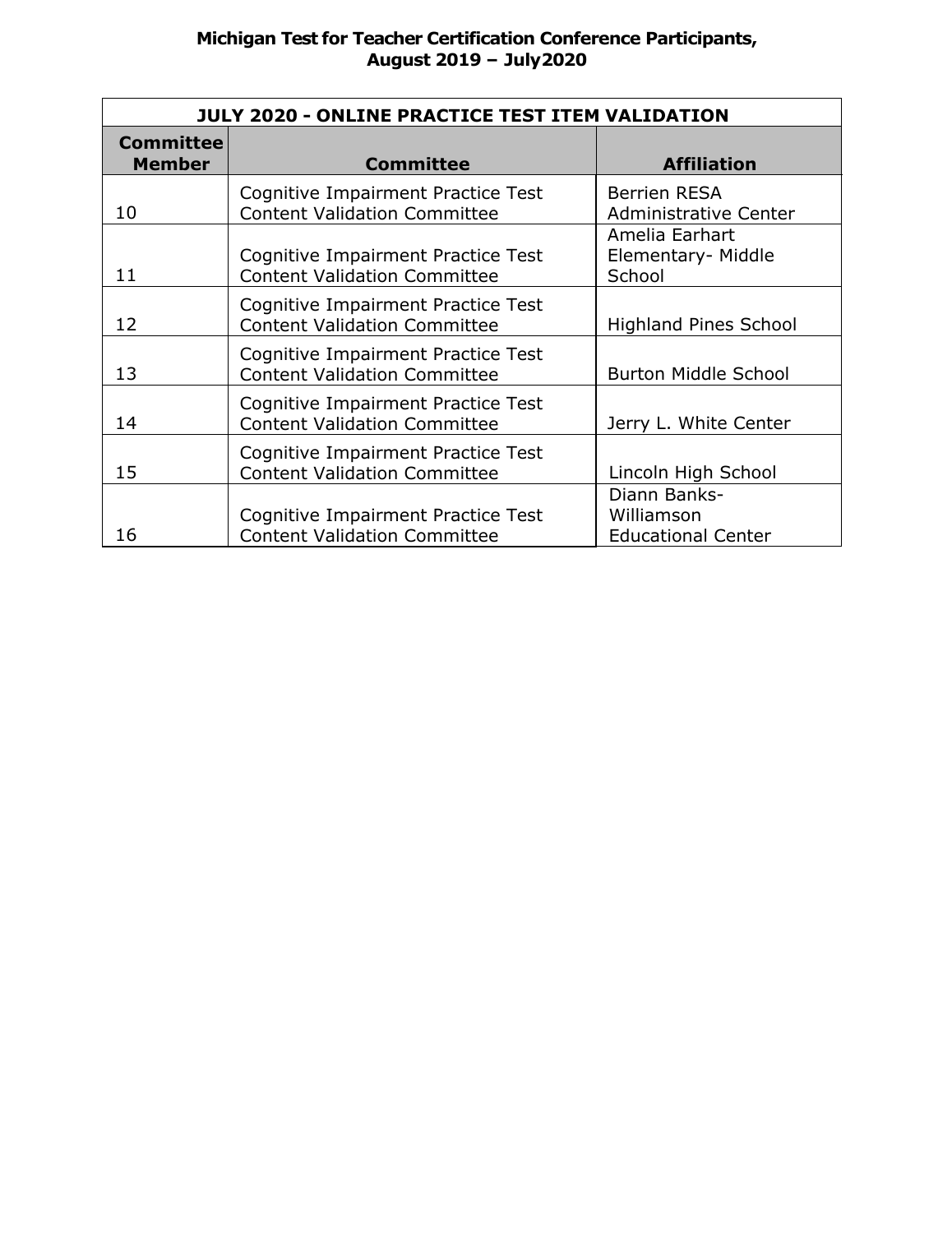### **Attachment 4**

#### **MTTC Accounting Summary Prepared October 2020**

| <b>Receipts by</b>          | <b>Number of</b><br><b>Tests/Total \$ Amount</b> |               |                            | Vouchers @ \$15.00 | <b>Net to MDE</b> |
|-----------------------------|--------------------------------------------------|---------------|----------------------------|--------------------|-------------------|
| <b>Administration Date:</b> | <b>Number</b>                                    | <b>Amount</b> | <b>Number</b>              | <b>Amount</b>      | <b>Amount</b>     |
|                             |                                                  |               |                            |                    |                   |
| October 2019                | 654                                              | \$9,810       | $ -$                       |                    |                   |
| November 2019               | 802                                              | \$12,030      | $ -$                       |                    |                   |
| December 2019               | 816                                              | \$12,240      | 47                         | $-$ \$705          |                   |
| <b>Subtotal</b>             | 2,272                                            | \$34,080      | 47                         | $-$705$            | \$33,375          |
|                             |                                                  |               |                            |                    |                   |
| January 2020                | 914                                              | \$13,710      | $\overline{\phantom{m}}$ . | --                 |                   |
| February 2020               | 1,017                                            | \$15,255      | $ -$                       | $- -$              |                   |
| <b>March 2020</b>           | 505                                              | \$7,575       | 27                         | $-$ \$405          |                   |
| <b>Subtotal</b>             | 2,436                                            | \$36,540      | 27                         | $-$ \$405          | \$36,135          |
|                             |                                                  |               |                            |                    |                   |
| April 2020                  | 9                                                | \$135         | $ -$                       | --                 |                   |
| May 2020                    | 40                                               | \$600         | $\overline{\phantom{m}}$   | --                 |                   |
| June 2020                   | 494                                              | \$7,410       | 16                         | $-$ \$240          |                   |
| <b>Subtotal</b>             | 543                                              | \$8,145       | 16                         | $-$ \$240          | \$7,905           |
|                             |                                                  |               |                            |                    |                   |
| <b>July 2020</b>            | 953                                              | \$14,295      | $ -$                       | --                 |                   |
| August 2020                 | 1,028                                            | \$15,420      | $ -$                       |                    |                   |
| September 2020              | 728                                              | \$10,920      | 8                          | $-$120$            |                   |
| <b>Subtotal</b>             | 2,709                                            | \$40,635      | 8                          | $-$120$            |                   |
| <b>TOTAL</b>                | 7,960                                            | \$119,400     | 8                          | $-$1,770$          | \$117,630         |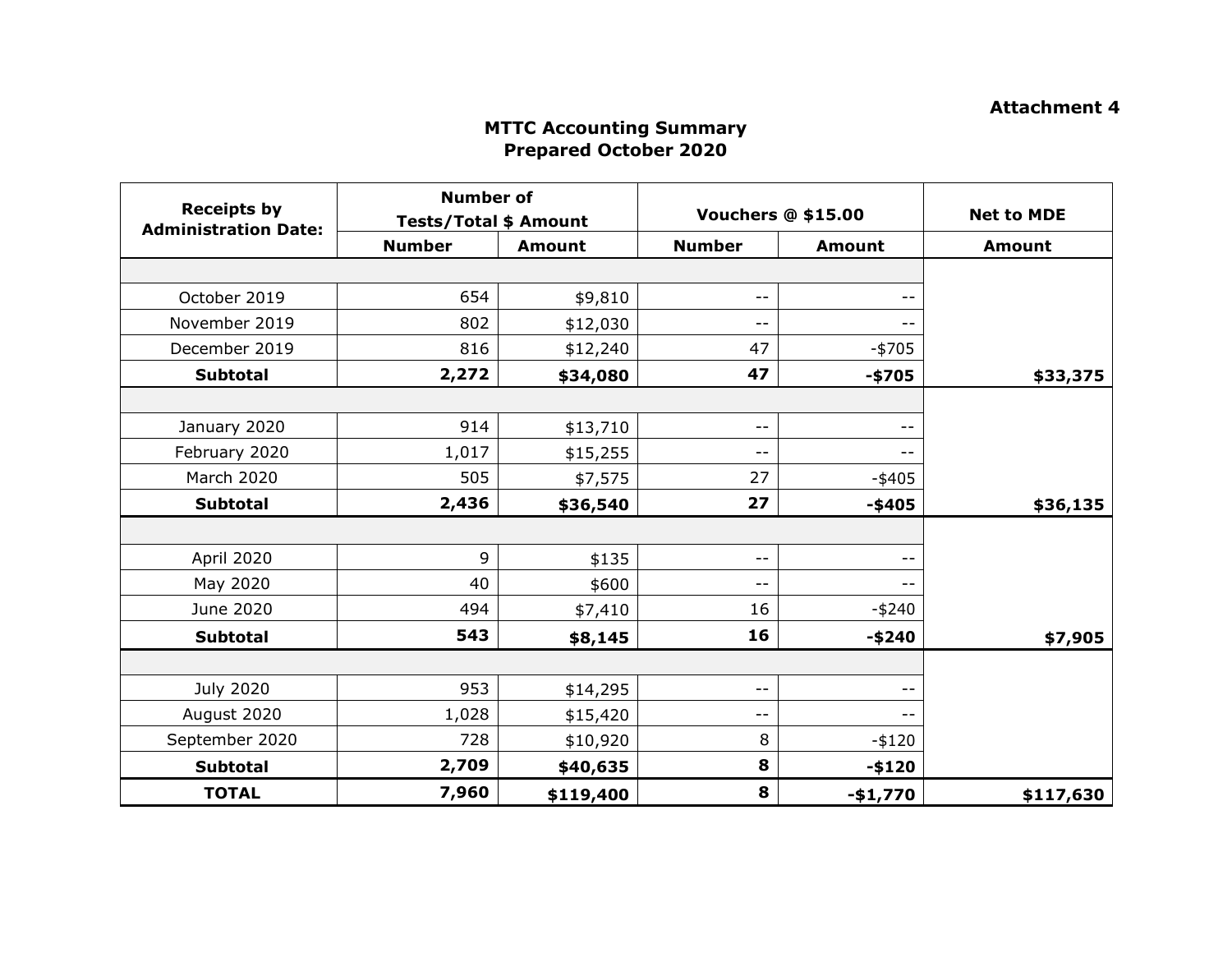# **Attachment 5**

| <b>MTTC Voucher Distribution</b>     |                                                                   |                                                                  |                                                                   |  |
|--------------------------------------|-------------------------------------------------------------------|------------------------------------------------------------------|-------------------------------------------------------------------|--|
| <b>Institution</b>                   | <b>Number of</b><br><b>Vouchers</b><br><b>Sent for</b><br>2019-20 | <b>Number of</b><br><b>Vouchers</b><br><b>Used in</b><br>2019-20 | <b>Number of</b><br><b>Vouchers</b><br><b>Sent for</b><br>2020-21 |  |
| #T.E.A.C.H.                          | 4                                                                 | $\mathbf 1$                                                      | $\overline{4}$                                                    |  |
| <b>Adrian College</b>                | 6                                                                 | 2                                                                | 5                                                                 |  |
| Albion College                       | 4                                                                 | 3                                                                | 5                                                                 |  |
| Alma College                         | 7                                                                 | $\mathbf 0$                                                      | 6                                                                 |  |
| <b>Andrews University</b>            | $\overline{2}$                                                    | 0                                                                | $\overline{2}$                                                    |  |
| Aquinas College                      | 6                                                                 | 3                                                                | 6                                                                 |  |
| <b>Baker College</b>                 | 3                                                                 | 0                                                                | $\overline{2}$                                                    |  |
| <b>Calvin University</b>             | 11                                                                | 10                                                               | 13                                                                |  |
| Central Michigan University          | 10                                                                | 9                                                                | 13                                                                |  |
| <b>College for Creative Studies</b>  | 3                                                                 | 3                                                                | 5                                                                 |  |
| Concordia University                 | $\overline{2}$                                                    | 0                                                                | $\overline{2}$                                                    |  |
| <b>Cornerstone University</b>        | 3                                                                 | 2                                                                | 4                                                                 |  |
| Davenport University                 | $\overline{2}$                                                    | 0                                                                | $\overline{2}$                                                    |  |
| Eastern Michigan University          | 4                                                                 | $\overline{2}$                                                   | $\overline{4}$                                                    |  |
| <b>Ferris State University</b>       | 4                                                                 | 3                                                                | 5                                                                 |  |
| Grand Valley State University        | $\overline{7}$                                                    | $\overline{2}$                                                   | 6                                                                 |  |
| Hope College                         | 9                                                                 | 4                                                                | 9                                                                 |  |
| Lake Superior State University       | 3                                                                 | $\overline{2}$                                                   | 4                                                                 |  |
| Madonna University                   | $\overline{2}$                                                    | $\mathbf 0$                                                      | $\overline{2}$                                                    |  |
| Marygrove College                    | $\overline{2}$                                                    | $\mathbf 0$                                                      |                                                                   |  |
| Michigan Department of<br>Education  | 12                                                                | 0                                                                | 9                                                                 |  |
| Michigan State University            | 10                                                                | 0                                                                | 9                                                                 |  |
| Michigan Technological<br>University | 3                                                                 | 0                                                                | 2                                                                 |  |
| Northern Michigan University         | 4                                                                 | $\mathbf{1}$                                                     | 3                                                                 |  |
| <b>Oakland University</b>            | 10                                                                | 8                                                                | 11                                                                |  |
| <b>Olivet College</b>                | $\overline{2}$                                                    | 0                                                                |                                                                   |  |
| Professional Innovators in           |                                                                   |                                                                  |                                                                   |  |
| Teaching                             | 4                                                                 | 2                                                                | 4                                                                 |  |
| Rochester University                 | $\overline{2}$                                                    | 0                                                                | $\overline{2}$                                                    |  |
| Saginaw Valley State University      | 4                                                                 | 0                                                                | 3                                                                 |  |
| <b>Schoolcraft College</b>           | 4                                                                 | 3                                                                | 5                                                                 |  |
| Siena Heights University             | $\overline{2}$                                                    | $\overline{2}$                                                   | $\overline{4}$                                                    |  |
| Spring Arbor University              | 4                                                                 | $\mathbf 0$                                                      | 3                                                                 |  |
| <b>Teachers of Tomorrow</b>          | 4                                                                 | $\mathbf 0$                                                      | $\overline{4}$                                                    |  |

 $\overline{\phantom{a}}$